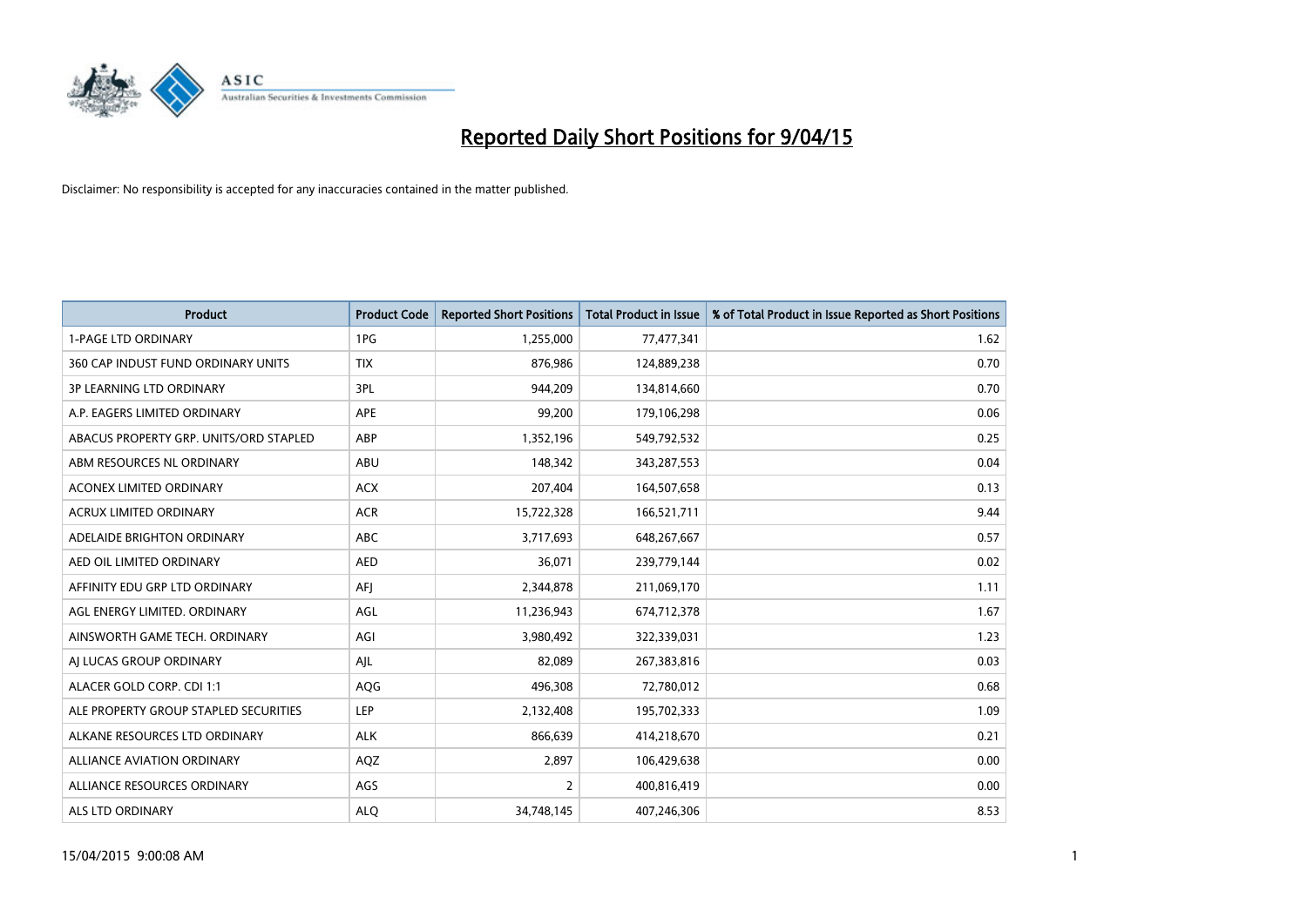

| <b>Product</b>                          | <b>Product Code</b> | <b>Reported Short Positions</b> | <b>Total Product in Issue</b> | % of Total Product in Issue Reported as Short Positions |
|-----------------------------------------|---------------------|---------------------------------|-------------------------------|---------------------------------------------------------|
| ALTIUM LIMITED ORDINARY                 | <b>ALU</b>          | 418,072                         | 129,272,762                   | 0.32                                                    |
| ALUMINA LIMITED ORDINARY                | AWC                 | 23,274,276                      | 2,806,225,615                 | 0.83                                                    |
| AMALGAMATED HOLDINGS ORDINARY           | AHD                 | 3,544                           | 157,983,073                   | 0.00                                                    |
| AMCOM TELECOMM. ORDINARY                | AMM                 | 5,221,199                       | 266,399,148                   | 1.96                                                    |
| AMCOR LIMITED ORDINARY                  | AMC                 | 4,611,739                       | 1,206,684,923                 | 0.38                                                    |
| AMP CAPITAL CHINA ORDINARY UNITS        | <b>AGF</b>          | 1,438                           | 383,391,505                   | 0.00                                                    |
| AMP LIMITED ORDINARY                    | AMP                 | 7,036,576                       | 2,957,737,964                 | 0.24                                                    |
| ANSELL LIMITED ORDINARY                 | <b>ANN</b>          | 2,598,644                       | 153,139,924                   | 1.70                                                    |
| ANTARES ENERGY LTD ORDINARY             | <b>AZZ</b>          | 252,235                         | 241,500,000                   | 0.10                                                    |
| ANZ BANKING GRP LTD ORDINARY            | ANZ                 | 21,060,454                      | 2,765,980,222                 | 0.76                                                    |
| APA GROUP STAPLED SECURITIES            | APA                 | 9,584,527                       | 1,114,307,369                 | 0.86                                                    |
| APN NEWS & MEDIA ORDINARY               | <b>APN</b>          | 809,911                         | 1,029,041,356                 | 0.08                                                    |
| APN OUTDOOR GRP ORDINARY                | <b>APO</b>          | 185,502                         | 166,614,509                   | 0.11                                                    |
| AQUARIUS PLATINUM. ORDINARY             | <b>AOP</b>          | 2,710,114                       | 1,502,695,183                 | 0.18                                                    |
| ARAFURA RESOURCE LTD ORDINARY           | <b>ARU</b>          | 2,000                           | 441,270,644                   | 0.00                                                    |
| ARB CORPORATION ORDINARY                | ARP                 | 138,675                         | 79,156,214                    | 0.18                                                    |
| ARB CORPORATION. ORDINARY               | ARB                 | 720,030                         | 79,156,214                    | 0.91                                                    |
| ARDENT LEISURE GROUP STAPLED SECURITIES | AAD                 | 11,066,297                      | 442,322,106                   | 2.50                                                    |
| ARENA REIT. STAPLED                     | <b>ARF</b>          | 421,166                         | 227,574,183                   | 0.19                                                    |
| ARISTOCRAT LEISURE ORDINARY             | ALL                 | 233,976                         | 633,822,253                   | 0.04                                                    |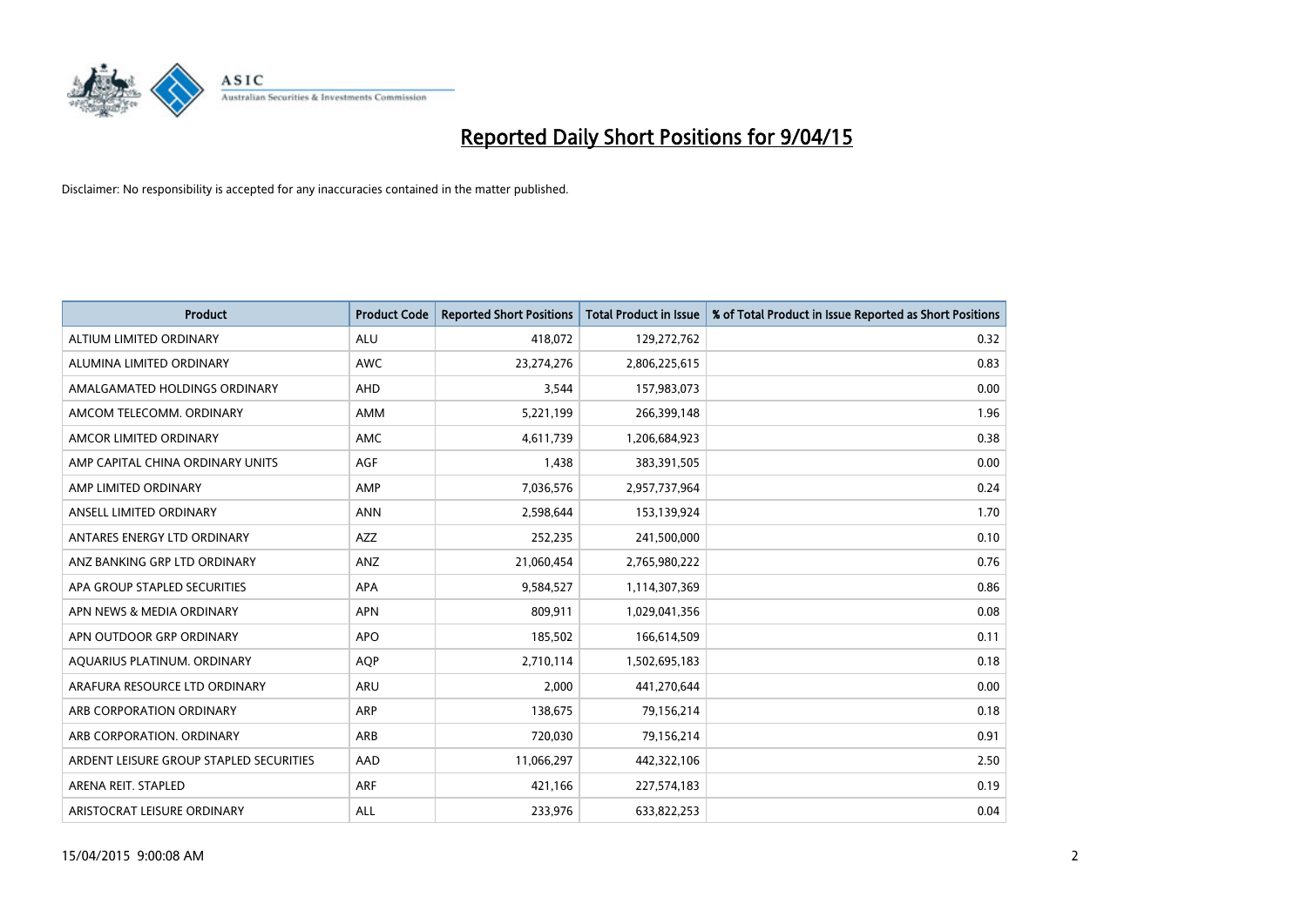

| <b>Product</b>                            | <b>Product Code</b> | <b>Reported Short Positions</b> | <b>Total Product in Issue</b> | % of Total Product in Issue Reported as Short Positions |
|-------------------------------------------|---------------------|---------------------------------|-------------------------------|---------------------------------------------------------|
| <b>ARRIUM LTD ORDINARY</b>                | ARI                 | 207,368,195                     | 2,937,293,755                 | 7.06                                                    |
| ASALEO CARE LIMITED ORDINARY              | <b>AHY</b>          | 5,271,926                       | 603,469,434                   | 0.87                                                    |
| ASCIANO LIMITED ORDINARY                  | <b>AIO</b>          | 5,501,297                       | 975,385,664                   | 0.56                                                    |
| ASHLEY SERVICES GRP ORDINARY              | <b>ASH</b>          | 498,972                         | 150,000,000                   | 0.33                                                    |
| ASPEN GROUP ORD/UNITS STAPLED             | <b>APZ</b>          | 33,535                          | 113,183,450                   | 0.03                                                    |
| ASPIRE MINING LTD ORDINARY                | AKM                 | 800,001                         | 703,463,306                   | 0.11                                                    |
| ASTRO JAP PROP GROUP STAPLED US PROHIBIT. | AJA                 | 96,344                          | 65,831,017                    | 0.15                                                    |
| ASX LIMITED ORDINARY                      | ASX                 | 3,631,294                       | 193,595,162                   | 1.88                                                    |
| ATLAS IRON LIMITED ORDINARY               | <b>AGO</b>          | 94,864,096                      | 919,475,619                   | 10.32                                                   |
| AUCKLAND INTERNATION ORDINARY             | <b>AIA</b>          | 80,376                          | 1,190,484,097                 | 0.01                                                    |
| AURELIA METALS LTD ORDINARY               | AMI                 | 1,000                           | 387,295,188                   | 0.00                                                    |
| AURIZON HOLDINGS LTD ORDINARY             | AZJ                 | 4,822,916                       | 2,123,934,162                 | 0.23                                                    |
| AUSDRILL LIMITED ORDINARY                 | ASL                 | 17,503,704                      | 312,277,224                   | 5.61                                                    |
| AUSENCO LIMITED ORDINARY                  | <b>AAX</b>          | 353,030                         | 168,449,799                   | 0.21                                                    |
| AUSNET SERVICES STAPLED SECURITIES        | <b>AST</b>          | 32,311,386                      | 3,466,913,009                 | 0.93                                                    |
| AUST CAREERS NETWORK ORDINARY             | <b>ACO</b>          | 500,000                         | 83,748,775                    | 0.60                                                    |
| AUST INDUSTRIAL REIT UNIT                 | ANI                 | 41,020                          | 96,288,031                    | 0.04                                                    |
| <b>AUST VINTAGE LTD ORDINARY</b>          | <b>AVG</b>          | 100,001                         | 232,141,382                   | 0.04                                                    |
| <b>AUSTAL LIMITED ORDINARY</b>            | ASB                 | 157,502                         | 346,865,169                   | 0.05                                                    |
| AUSTBROKERS HOLDINGS ORDINARY             | <b>AUB</b>          | 111,388                         | 61,740,597                    | 0.18                                                    |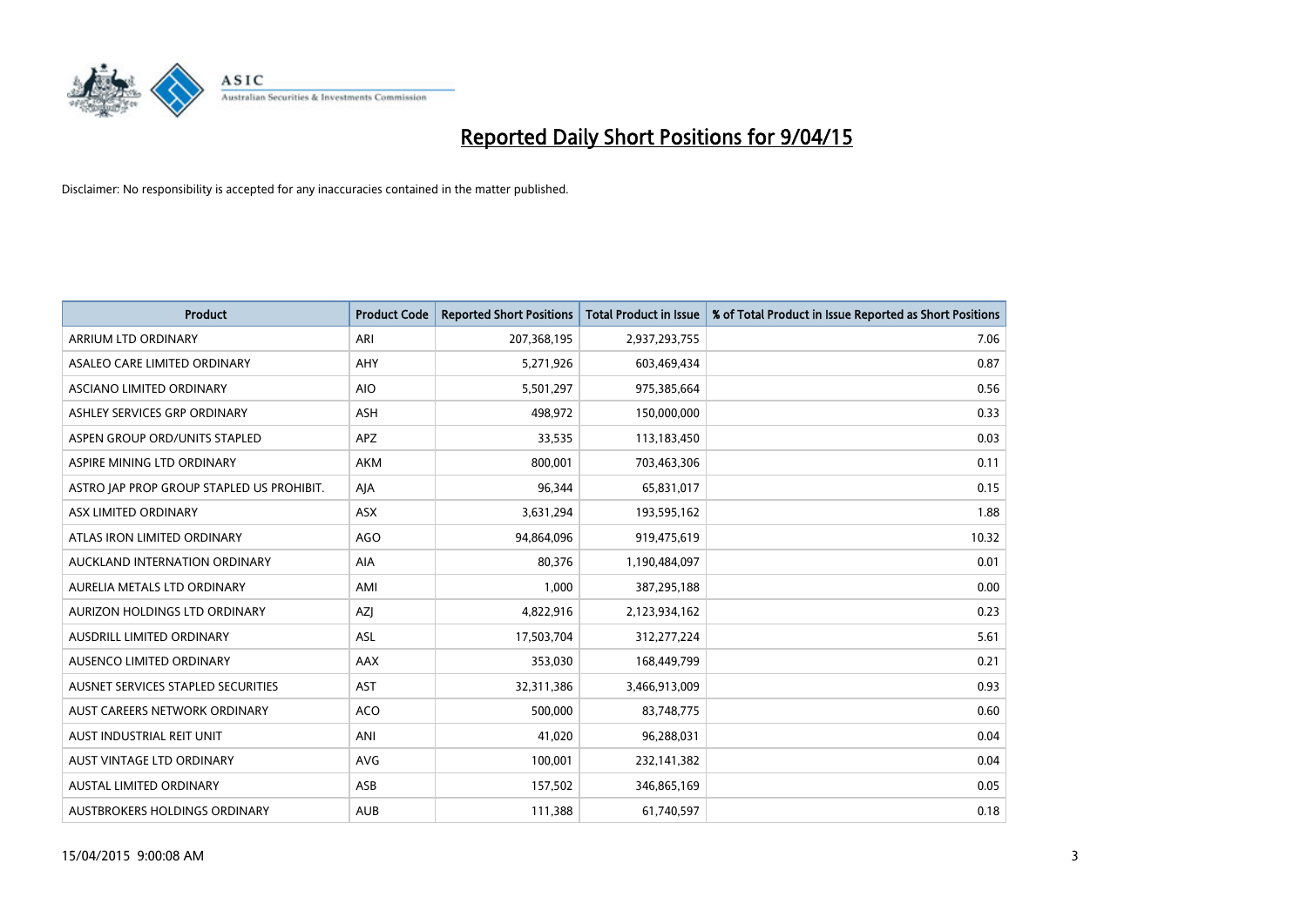

| <b>Product</b>                     | <b>Product Code</b> | <b>Reported Short Positions</b> | <b>Total Product in Issue</b> | % of Total Product in Issue Reported as Short Positions |
|------------------------------------|---------------------|---------------------------------|-------------------------------|---------------------------------------------------------|
| AUSTEX OIL LIMITED ORDINARY        | <b>AOK</b>          | 62,000                          | 558,571,402                   | 0.01                                                    |
| AUSTIN ENGINEERING ORDINARY        | ANG                 | 383,205                         | 84,274,004                    | 0.45                                                    |
| <b>AUSTIN EXPLORATION ORDINARY</b> | <b>AKK</b>          | 5,084,383                       | 332,607,790                   | 1.53                                                    |
| AUSTRALIAN AGRICULT. ORDINARY      | AAC                 | 7,692,336                       | 532,824,721                   | 1.44                                                    |
| AUSTRALIAN PHARM, ORDINARY         | API                 | 3,159,475                       | 488,115,883                   | 0.65                                                    |
| AUTOMOTIVE HOLDINGS ORDINARY       | AHE                 | 1,694,304                       | 306,437,941                   | 0.55                                                    |
| AVANCO RESOURCES LTD ORDINARY      | AVB                 |                                 | 1,661,675,855                 | 0.00                                                    |
| AVEO GROUP STAPLED SECURITIES      | AOG                 | 442,338                         | 499,484,314                   | 0.09                                                    |
| AWE LIMITED ORDINARY               | <b>AWE</b>          | 36,857,601                      | 525,861,050                   | 7.01                                                    |
| <b>AZONTO PET LTD ORDINARY</b>     | APY                 | 1                               | 1,159,375,100                 | 0.00                                                    |
| AZUMAH RESOURCES ORDINARY          | <b>AZM</b>          | $\mathbf{1}$                    | 393,850,639                   | 0.00                                                    |
| <b>BANDANNA ENERGY ORDINARY</b>    | <b>BND</b>          | 17,540,654                      | 528,481,199                   | 3.32                                                    |
| BANK OF QUEENSLAND. ORDINARY       | <b>BOO</b>          | 7,159,232                       | 366,982,047                   | 1.95                                                    |
| <b>BASE RES LIMITED ORDINARY</b>   | <b>BSE</b>          | 332,868                         | 563,902,771                   | 0.06                                                    |
| BATHURST RES LTD. ORDINARY         | <b>BRL</b>          | 207,998                         | 947,828,434                   | 0.02                                                    |
| BC IRON LIMITED ORDINARY           | <b>BCI</b>          | 10,466,202                      | 196,196,992                   | 5.33                                                    |
| BEACH ENERGY LIMITED ORDINARY      | <b>BPT</b>          | 53,616,432                      | 1,300,149,513                 | 4.12                                                    |
| BEACON LIGHTING GRP ORDINARY       | <b>BLX</b>          | 655                             | 215,075,927                   | 0.00                                                    |
| BEADELL RESOURCE LTD ORDINARY      | <b>BDR</b>          | 31,584,720                      | 798,657,280                   | 3.95                                                    |
| BEGA CHEESE LTD ORDINARY           | <b>BGA</b>          | 3,549,583                       | 152,602,945                   | 2.33                                                    |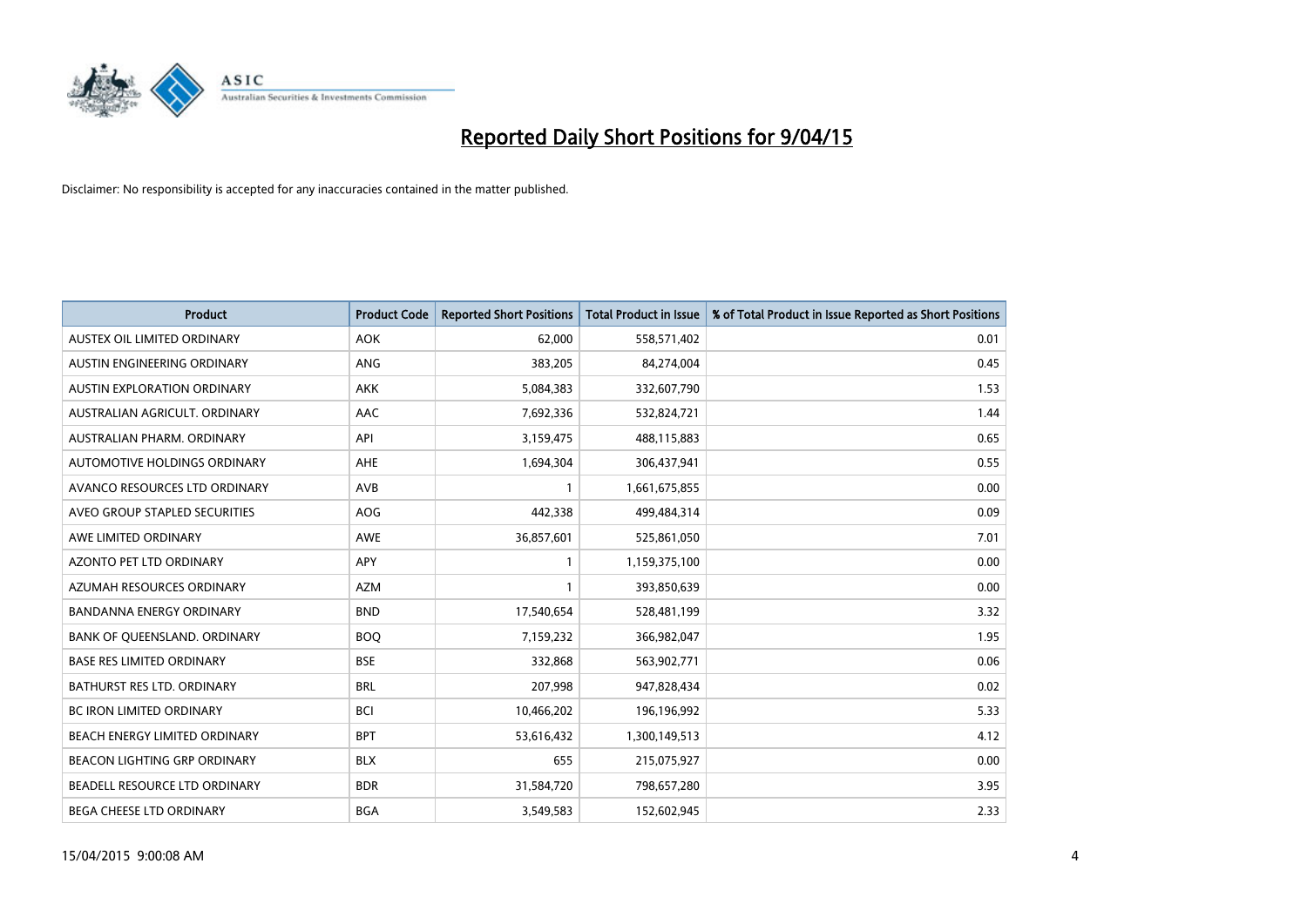

| <b>Product</b>                       | <b>Product Code</b> | <b>Reported Short Positions</b> | <b>Total Product in Issue</b> | % of Total Product in Issue Reported as Short Positions |
|--------------------------------------|---------------------|---------------------------------|-------------------------------|---------------------------------------------------------|
| <b>BELLAMY'S AUSTRALIA ORDINARY</b>  | <b>BAL</b>          | 5,444                           | 95,000,392                    | 0.01                                                    |
| BENDIGO AND ADELAIDE ORDINARY        | <b>BEN</b>          | 15,007,424                      | 452,970,280                   | 3.31                                                    |
| BENITEC BIOPHARMA ORDINARY           | <b>BLT</b>          | 15,000                          | 115,881,763                   | 0.01                                                    |
| BERKELEY RESOURCES ORDINARY          | <b>BKY</b>          | 77,000                          | 180,361,323                   | 0.04                                                    |
| <b>BHP BILLITON LIMITED ORDINARY</b> | <b>BHP</b>          | 9,198,038                       | 3,211,691,105                 | 0.29                                                    |
| <b>BIGAIR GROUP LIMITED ORDINARY</b> | <b>BGL</b>          | 3,678                           | 174,826,438                   | 0.00                                                    |
| <b>BILLABONG ORDINARY</b>            | <b>BBG</b>          | 9,291,950                       | 990,370,034                   | 0.94                                                    |
| <b>BIONOMICS LIMITED ORDINARY</b>    | <b>BNO</b>          | 23,497                          | 417,777,937                   | 0.01                                                    |
| <b>BLACKHAM RESOURCES ORDINARY</b>   | <b>BLK</b>          | 838,683                         | 178,162,680                   | 0.47                                                    |
| <b>BLACKMORES LIMITED ORDINARY</b>   | <b>BKL</b>          | 936                             | 17,224,284                    | 0.01                                                    |
| BLUE ENERGY LIMITED ORDINARY         | <b>BUL</b>          | 50,000                          | 1,140,993,237                 | 0.00                                                    |
| <b>BLUESCOPE STEEL LTD ORDINARY</b>  | <b>BSL</b>          | 6,023,598                       | 565,225,282                   | 1.07                                                    |
| <b>BOART LONGYEAR ORDINARY</b>       | <b>BLY</b>          | 10,301,258                      | 930,864,944                   | 1.11                                                    |
| <b>BORA BORA RESOURCES ORDINARY</b>  | <b>BBR</b>          | 247,808                         | 35,970,000                    | 0.69                                                    |
| <b>BORAL LIMITED, ORDINARY</b>       | <b>BLD</b>          | 11,768,882                      | 782,736,249                   | 1.50                                                    |
| <b>BRADKEN LIMITED ORDINARY</b>      | <b>BKN</b>          | 4,147,387                       | 171,027,249                   | 2.42                                                    |
| <b>BRAMBLES LIMITED ORDINARY</b>     | <b>BXB</b>          | 15,893,732                      | 1,566,865,676                 | 1.01                                                    |
| BREVILLE GROUP LTD ORDINARY          | <b>BRG</b>          | 3,951,990                       | 130,095,322                   | 3.04                                                    |
| <b>BRICKWORKS LIMITED ORDINARY</b>   | <b>BKW</b>          | 17,577                          | 148,403,478                   | 0.01                                                    |
| BT INVESTMENT MNGMNT ORDINARY        | <b>BTT</b>          | 231,191                         | 292,408,424                   | 0.08                                                    |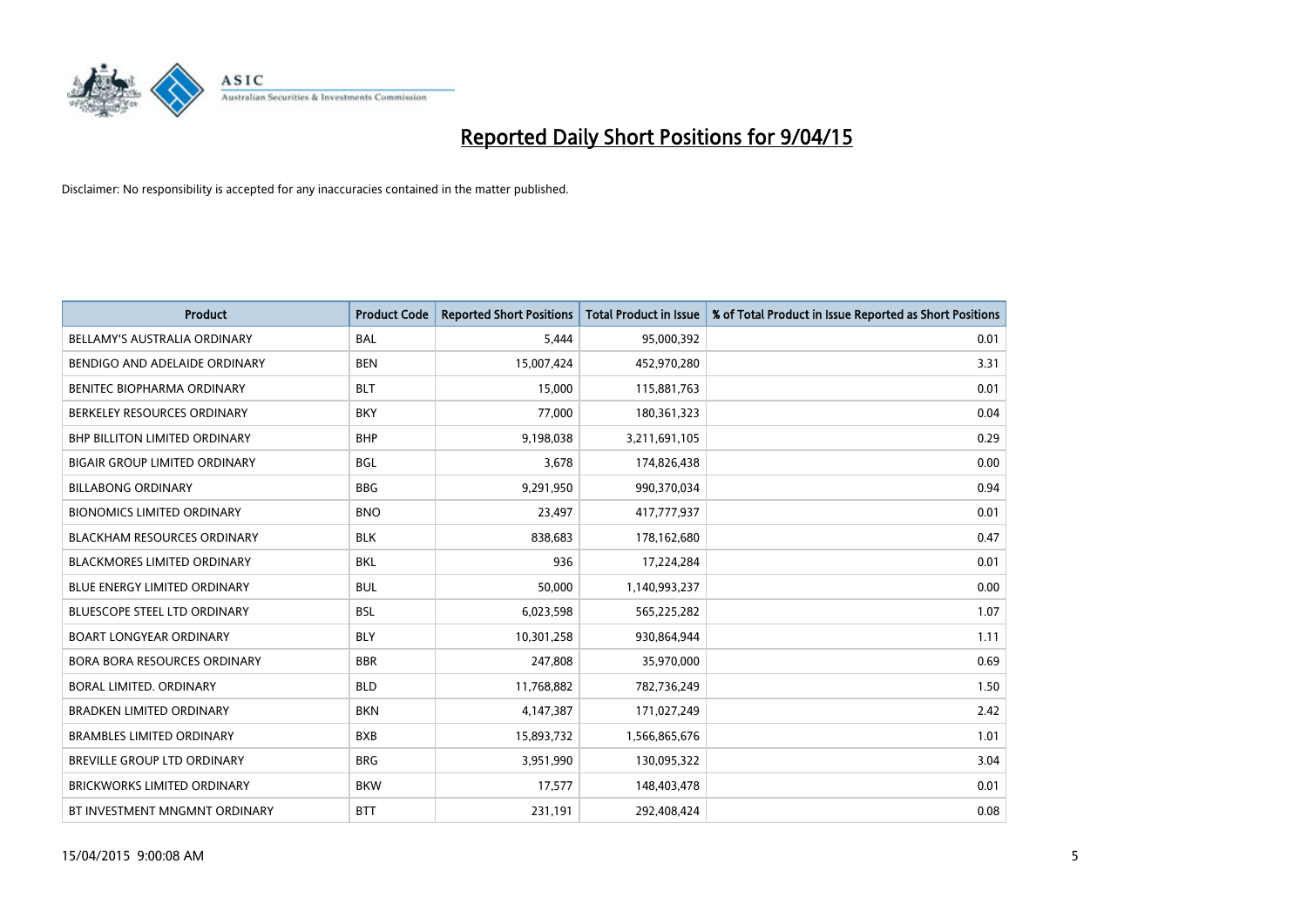

| <b>Product</b>                          | <b>Product Code</b> | <b>Reported Short Positions</b> | <b>Total Product in Issue</b> | % of Total Product in Issue Reported as Short Positions |
|-----------------------------------------|---------------------|---------------------------------|-------------------------------|---------------------------------------------------------|
| <b>BURSON GROUP LTD ORDINARY</b>        | <b>BAP</b>          | 62,894                          | 163,585,666                   | 0.04                                                    |
| <b>BURU ENERGY ORDINARY</b>             | <b>BRU</b>          | 14,303,184                      | 339,997,078                   | 4.21                                                    |
| <b>BWP TRUST ORDINARY UNITS</b>         | <b>BWP</b>          | 18,471,242                      | 642,383,803                   | 2.88                                                    |
| CABCHARGE AUSTRALIA ORDINARY            | CAB                 | 8,484,329                       | 120,430,683                   | 7.04                                                    |
| <b>CADENCE CAPITAL ORDINARY</b>         | <b>CDM</b>          | 170,000                         | 222,223,708                   | 0.08                                                    |
| CALTEX AUSTRALIA ORDINARY               | <b>CTX</b>          | 815,253                         | 270,000,000                   | 0.30                                                    |
| CAPE LAMBERT RES LTD ORDINARY           | <b>CFE</b>          | 280,137                         | 626,686,586                   | 0.04                                                    |
| <b>CAPITOL HEALTH ORDINARY</b>          | CAJ                 | 1,260,652                       | 522,280,212                   | 0.24                                                    |
| <b>CARDNO LIMITED ORDINARY</b>          | CDD                 | 17,407,356                      | 164,564,684                   | 10.58                                                   |
| <b>CARINDALE PROPERTY UNIT</b>          | <b>CDP</b>          | 8,824                           | 70,000,000                    | 0.01                                                    |
| CARNARVON PETROLEUM ORDINARY            | <b>CVN</b>          | 2,147,257                       | 988,300,069                   | 0.22                                                    |
| <b>CARNEGIE WAVE ENERGY ORDINARY</b>    | <b>CWE</b>          | 62,500                          | 1,755,818,210                 | 0.00                                                    |
| CARSALES.COM LTD. ORDINARY              | CAR                 | 7,782,776                       | 239,577,816                   | 3.25                                                    |
| <b>CASH CONVERTERS ORDINARY</b>         | CCV                 | 7,965,287                       | 481,248,259                   | 1.66                                                    |
| CEDAR WOODS PROP. ORDINARY              | <b>CWP</b>          | 285,769                         | 78,336,371                    | 0.36                                                    |
| CENTRAL PETROLEUM ORDINARY              | <b>CTP</b>          | 11,000                          | 368,718,957                   | 0.00                                                    |
| CENTURIA METRO REIT STAPLED             | <b>CMA</b>          | 698,404                         | 71,500,158                    | 0.98                                                    |
| <b>CHALLENGER LIMITED ORDINARY</b>      | <b>CGF</b>          | 514,350                         | 569,725,821                   | 0.09                                                    |
| CHANDLER MACLEOD LTD ORDINARY           | <b>CMG</b>          | 101,914                         | 547,985,086                   | 0.02                                                    |
| CHARTER HALL GROUP STAPLED US PROHIBIT. | <b>CHC</b>          | 3,594,804                       | 359,342,032                   | 1.00                                                    |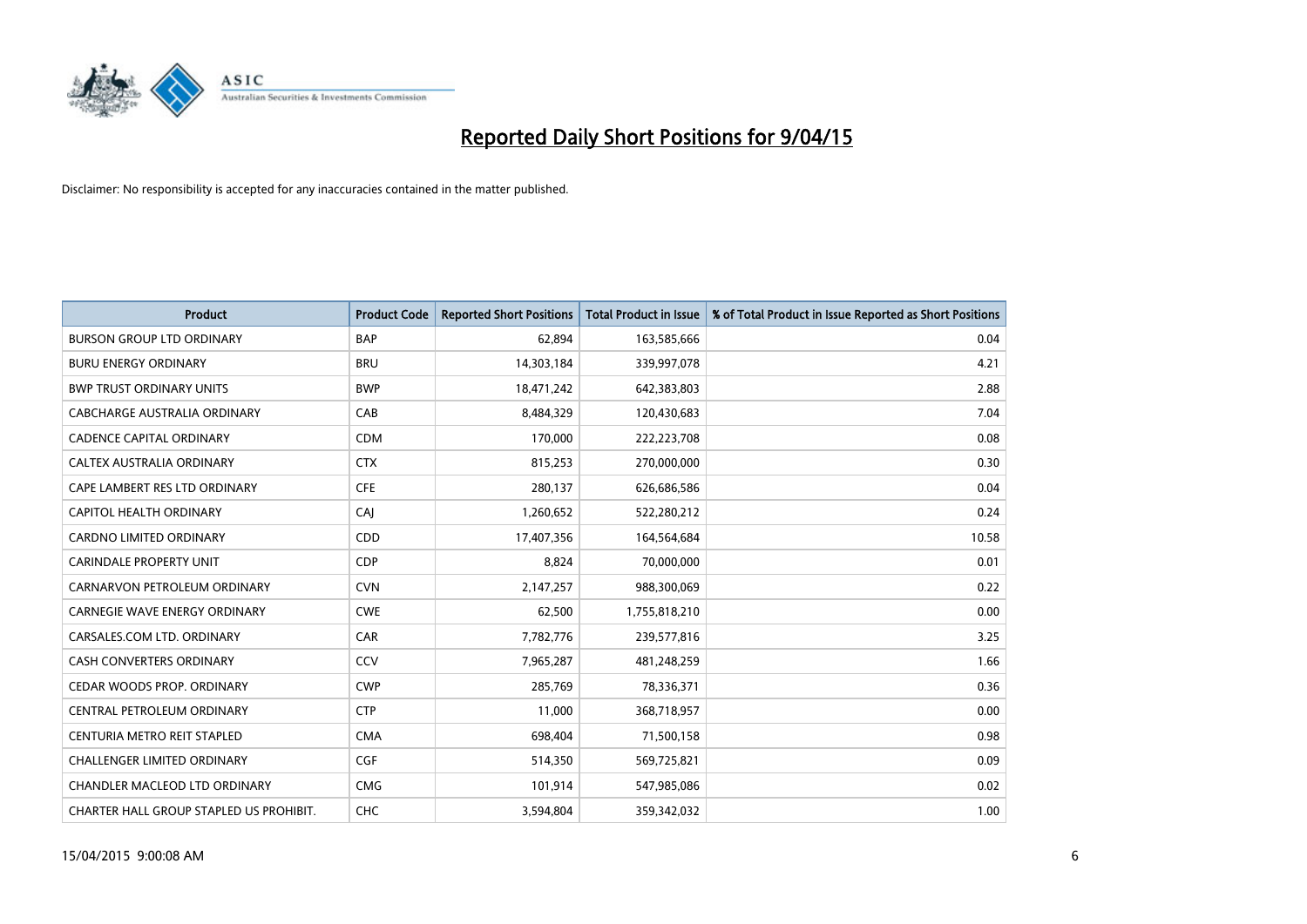

| <b>Product</b>                      | <b>Product Code</b> | <b>Reported Short Positions</b> | <b>Total Product in Issue</b> | % of Total Product in Issue Reported as Short Positions |
|-------------------------------------|---------------------|---------------------------------|-------------------------------|---------------------------------------------------------|
| <b>CHARTER HALL RETAIL UNITS</b>    | <b>COR</b>          | 9,088,551                       | 375,554,374                   | 2.42                                                    |
| <b>CHORUS LIMITED ORDINARY</b>      | <b>CNU</b>          | 116,787                         | 396,369,767                   | 0.03                                                    |
| CLEARVIEW WEALTH LTD ORDINARY       | <b>CVW</b>          | 9,561                           | 582,982,182                   | 0.00                                                    |
| CLINUVEL PHARMACEUT. ORDINARY       | <b>CUV</b>          | 10,201                          | 44,554,787                    | 0.02                                                    |
| COAL OF AFRICA LTD ORDINARY         | <b>CZA</b>          | 426                             | 1,599,568,613                 | 0.00                                                    |
| <b>COALSPUR MINES LTD ORDINARY</b>  | <b>CPL</b>          | 8,480                           | 641,544,455                   | 0.00                                                    |
| COCA-COLA AMATIL ORDINARY           | <b>CCL</b>          | 17,269,102                      | 763,590,249                   | 2.26                                                    |
| COCHLEAR LIMITED ORDINARY           | <b>COH</b>          | 3,048,534                       | 57,081,775                    | 5.34                                                    |
| <b>COCKATOO COAL ORDINARY</b>       | <b>COK</b>          | 167,987                         | 67,034,894,842                | 0.00                                                    |
| <b>CODAN LIMITED ORDINARY</b>       | <b>CDA</b>          | 2,461                           | 177,063,244                   | 0.00                                                    |
| COFFEY INTERNATIONAL ORDINARY       | <b>COF</b>          | 6,075                           | 255,833,165                   | 0.00                                                    |
| <b>COLLECTION HOUSE ORDINARY</b>    | <b>CLH</b>          | 1,477,822                       | 131,199,651                   | 1.13                                                    |
| <b>COLLINS FOODS LTD ORDINARY</b>   | <b>CKF</b>          | 3,915                           | 93,000,003                    | 0.00                                                    |
| COMMONWEALTH BANK, ORDINARY         | <b>CBA</b>          | 11,140,614                      | 1,621,319,194                 | 0.69                                                    |
| <b>COMPASS RESOURCES ORDINARY</b>   | <b>CMR</b>          | 7,472                           | 1,403,744,100                 | 0.00                                                    |
| COMPUTERSHARE LTD ORDINARY          | <b>CPU</b>          | 4,657,239                       | 556,203,079                   | 0.84                                                    |
| COOPER ENERGY LTD ORDINARY          | <b>COE</b>          | 19,000                          | 331,905,323                   | 0.01                                                    |
| <b>CORP TRAVEL LIMITED ORDINARY</b> | <b>CTD</b>          | 1,560,608                       | 96,993,355                    | 1.61                                                    |
| <b>COVATA LTD ORDINARY</b>          | <b>CVT</b>          | 92,076                          | 377,451,820                   | 0.02                                                    |
| <b>COVENTRY GROUP ORDINARY</b>      | <b>CYG</b>          | 100,000                         | 37,836,479                    | 0.26                                                    |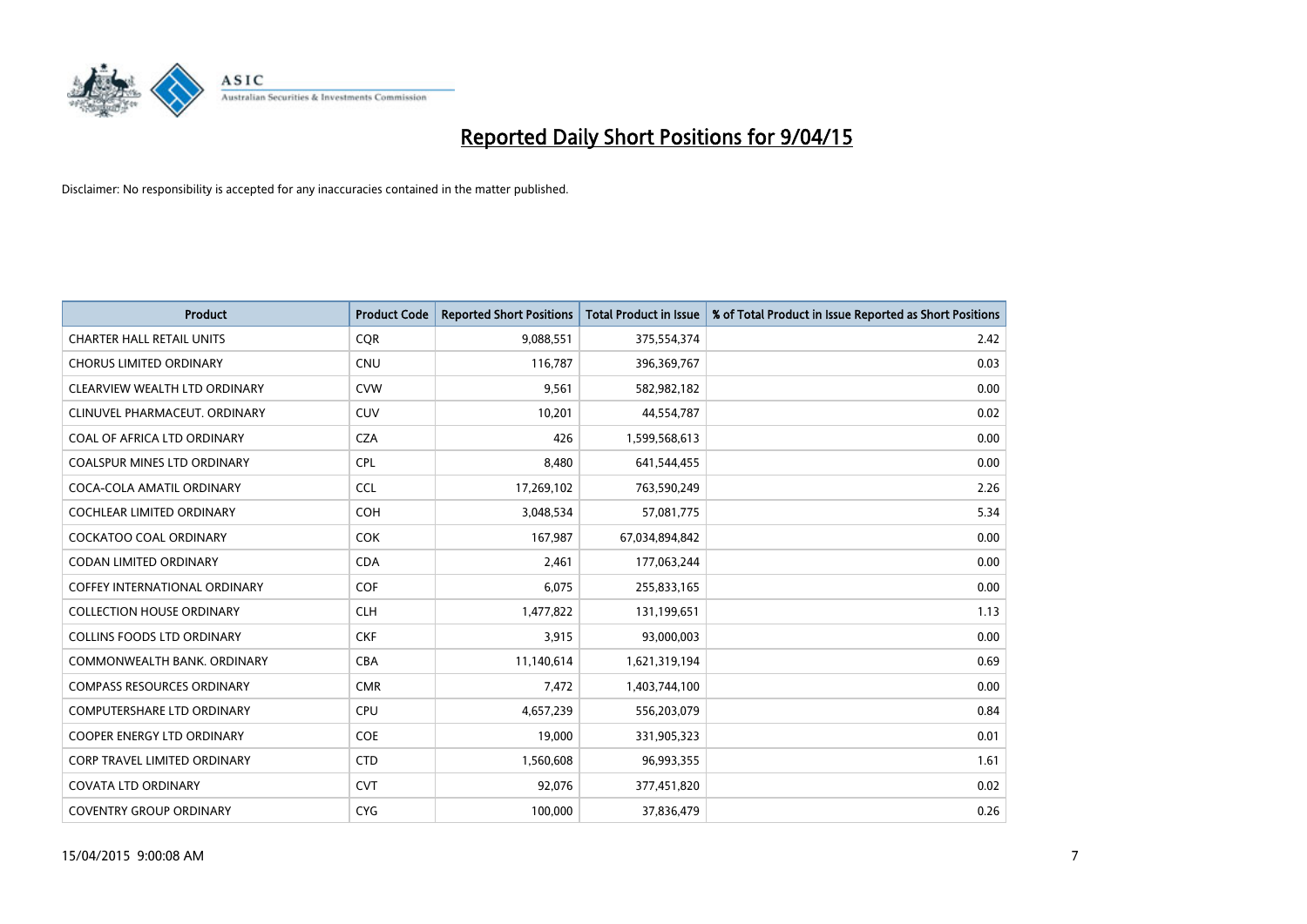

| <b>Product</b>                          | <b>Product Code</b> | <b>Reported Short Positions</b> | <b>Total Product in Issue</b> | % of Total Product in Issue Reported as Short Positions |
|-----------------------------------------|---------------------|---------------------------------|-------------------------------|---------------------------------------------------------|
| <b>COVER-MORE GRP LTD ORDINARY</b>      | <b>CVO</b>          | 10,981,351                      | 317,750,000                   | 3.46                                                    |
| <b>CREDIT CORP GROUP ORDINARY</b>       | <b>CCP</b>          | 245,977                         | 46,296,407                    | 0.53                                                    |
| <b>CROMWELL PROP STAPLED SECURITIES</b> | <b>CMW</b>          | 42,016,051                      | 1,737,728,114                 | 2.42                                                    |
| CROWN RESORTS LTD ORDINARY              | <b>CWN</b>          | 13,872,495                      | 728,394,185                   | 1.90                                                    |
| <b>CSG LIMITED ORDINARY</b>             | CSV                 | 856,276                         | 284,148,839                   | 0.30                                                    |
| <b>CSL LIMITED ORDINARY</b>             | <b>CSL</b>          | 973,312                         | 468,957,830                   | 0.21                                                    |
| <b>CSR LIMITED ORDINARY</b>             | <b>CSR</b>          | 8,655,089                       | 506,000,315                   | 1.71                                                    |
| <b>CUDECO LIMITED ORDINARY</b>          | CDU                 | 8,847,527                       | 248,722,167                   | 3.56                                                    |
| DECMIL GROUP LIMITED ORDINARY           | <b>DCG</b>          | 769,795                         | 168,607,794                   | 0.46                                                    |
| DEEP YELLOW LIMITED ORDINARY            | <b>DYL</b>          | 1,002                           | 1,906,513,081                 | 0.00                                                    |
| DEVINE LIMITED ORDINARY                 | <b>DVN</b>          | 1,548                           | 158,730,556                   | 0.00                                                    |
| DEXUS PROPERTY GROUP STAPLED UNITS      | <b>DXS</b>          | 3,541,891                       | 905,531,797                   | 0.39                                                    |
| DICK SMITH HLDGS ORDINARY               | <b>DSH</b>          | 17,337,450                      | 236,511,364                   | 7.33                                                    |
| DISCOVERY METALS LTD ORDINARY           | <b>DML</b>          | 365,417                         | 644,039,581                   | 0.06                                                    |
| DOMINO PIZZA ENTERPR ORDINARY           | <b>DMP</b>          | 1,166,533                       | 86,560,773                    | 1.35                                                    |
| DONACO INTERNATIONAL ORDINARY           | <b>DNA</b>          | 14,519,658                      | 683,444,791                   | 2.12                                                    |
| DOWNER EDI LIMITED ORDINARY             | <b>DOW</b>          | 19,492,689                      | 435,399,975                   | 4.48                                                    |
| DRILLSEARCH ENERGY ORDINARY             | <b>DLS</b>          | 6,716,492                       | 461,101,450                   | 1.46                                                    |
| DUET GROUP STAPLED US PROHIBIT.         | <b>DUE</b>          | 26,863,389                      | 1,493,678,915                 | 1.80                                                    |
| DULUXGROUP LIMITED ORDINARY             | <b>DLX</b>          | 1,201,460                       | 388,543,268                   | 0.31                                                    |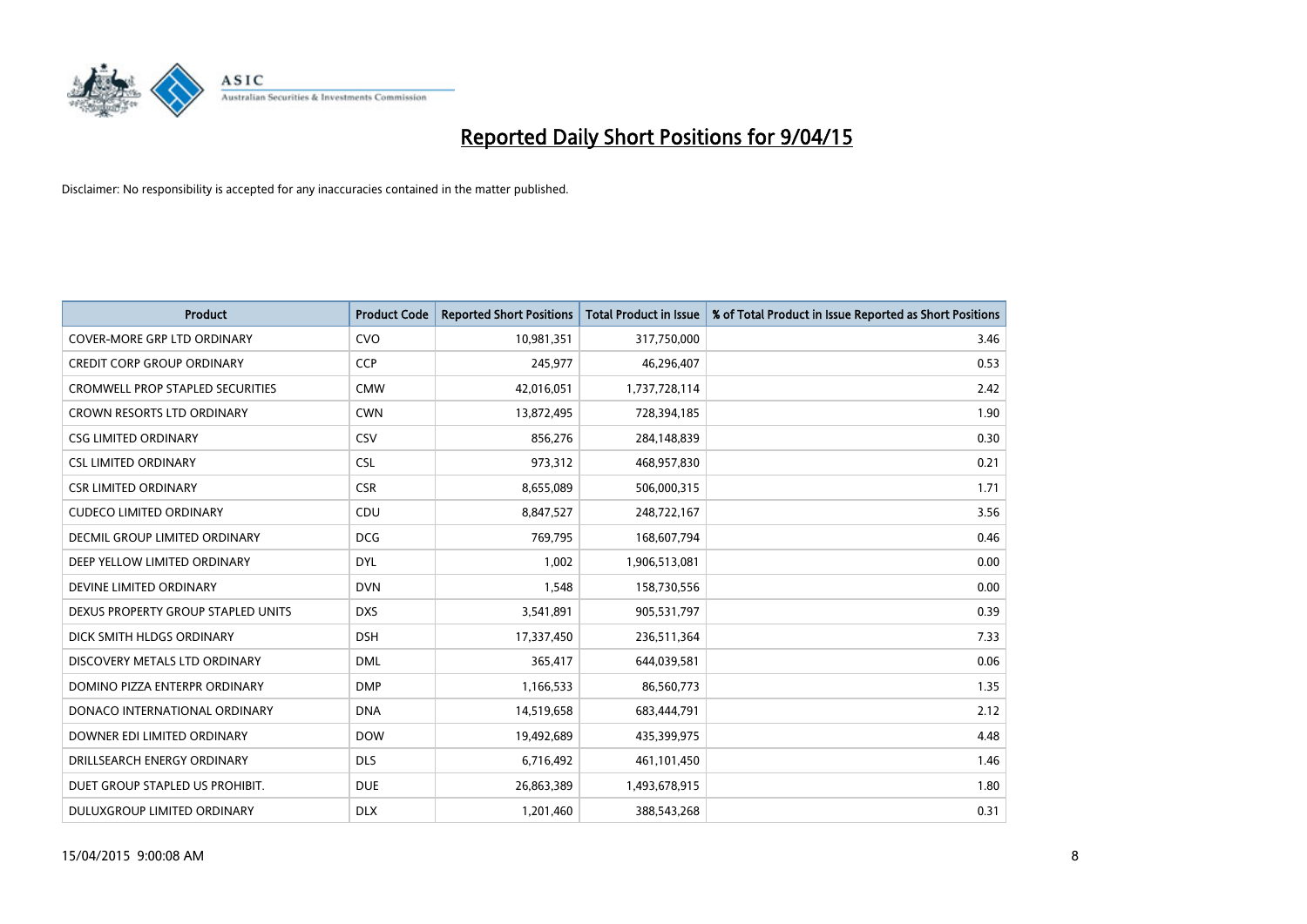

| <b>Product</b>                         | <b>Product Code</b> | <b>Reported Short Positions</b> | <b>Total Product in Issue</b> | % of Total Product in Issue Reported as Short Positions |
|----------------------------------------|---------------------|---------------------------------|-------------------------------|---------------------------------------------------------|
| ECHO ENTERTAINMENT ORDINARY            | EGP                 | 5,096,869                       | 825,672,730                   | 0.62                                                    |
| ELDERS LIMITED ORDINARY                | <b>ELD</b>          | 763,720                         | 83,734,671                    | 0.91                                                    |
| <b>EMECO HOLDINGS ORDINARY</b>         | <b>EHL</b>          | 12,419,903                      | 599,675,707                   | 2.07                                                    |
| <b>EMERCHANTS LTD ORDINARY</b>         | <b>EML</b>          | 39,000                          | 178,717,203                   | 0.02                                                    |
| <b>ENERGY RESOURCES ORDINARY 'A'</b>   | ERA                 | 11,054,572                      | 517,725,062                   | 2.14                                                    |
| <b>ENERGY WORLD CORPOR, ORDINARY</b>   | <b>EWC</b>          | 43,075,032                      | 1,734,166,672                 | 2.48                                                    |
| <b>ENSOGO LIMITED ORDINARY</b>         | E88                 | 212,387                         | 485,613,903                   | 0.04                                                    |
| EQUITY TRUSTEES ORDINARY               | EQT                 | 49,313                          | 19,272,426                    | 0.26                                                    |
| ERM POWER LIMITED ORDINARY             | EPW                 | 14,000                          | 242,021,217                   | 0.01                                                    |
| ESTIA HEALTH LTD ORDINARY              | EHE                 | 1,501,582                       | 180,885,580                   | 0.83                                                    |
| EVOLUTION MINING LTD ORDINARY          | <b>EVN</b>          | 3,153,023                       | 716,762,574                   | 0.44                                                    |
| FAIRFAX MEDIA LTD ORDINARY             | FXJ                 | 31,904,562                      | 2,420,475,546                 | 1.32                                                    |
| FAR LTD ORDINARY                       | <b>FAR</b>          | 8,383,394                       | 3,127,058,427                 | 0.27                                                    |
| FEDERATION CNTRES ORD/UNIT STAPLED SEC | <b>FDC</b>          | 3,430,083                       | 1,427,641,565                 | 0.24                                                    |
| FINBAR GROUP LIMITED ORDINARY          | <b>FRI</b>          | 21,001                          | 228,394,946                   | 0.01                                                    |
| FISHER & PAYKEL H. ORDINARY            | <b>FPH</b>          | 313,220                         | 557,940,257                   | 0.06                                                    |
| FLEETWOOD CORP ORDINARY                | <b>FWD</b>          | 1,135,042                       | 61,039,412                    | 1.86                                                    |
| FLETCHER BUILDING ORDINARY             | <b>FBU</b>          | 1,142,378                       | 687,854,788                   | 0.17                                                    |
| FLEXIGROUP LIMITED ORDINARY            | <b>FXL</b>          | 6,427,678                       | 304,149,707                   | 2.11                                                    |
| FLIGHT CENTRE TRAVEL ORDINARY          | <b>FLT</b>          | 10,759,449                      | 100,802,653                   | 10.67                                                   |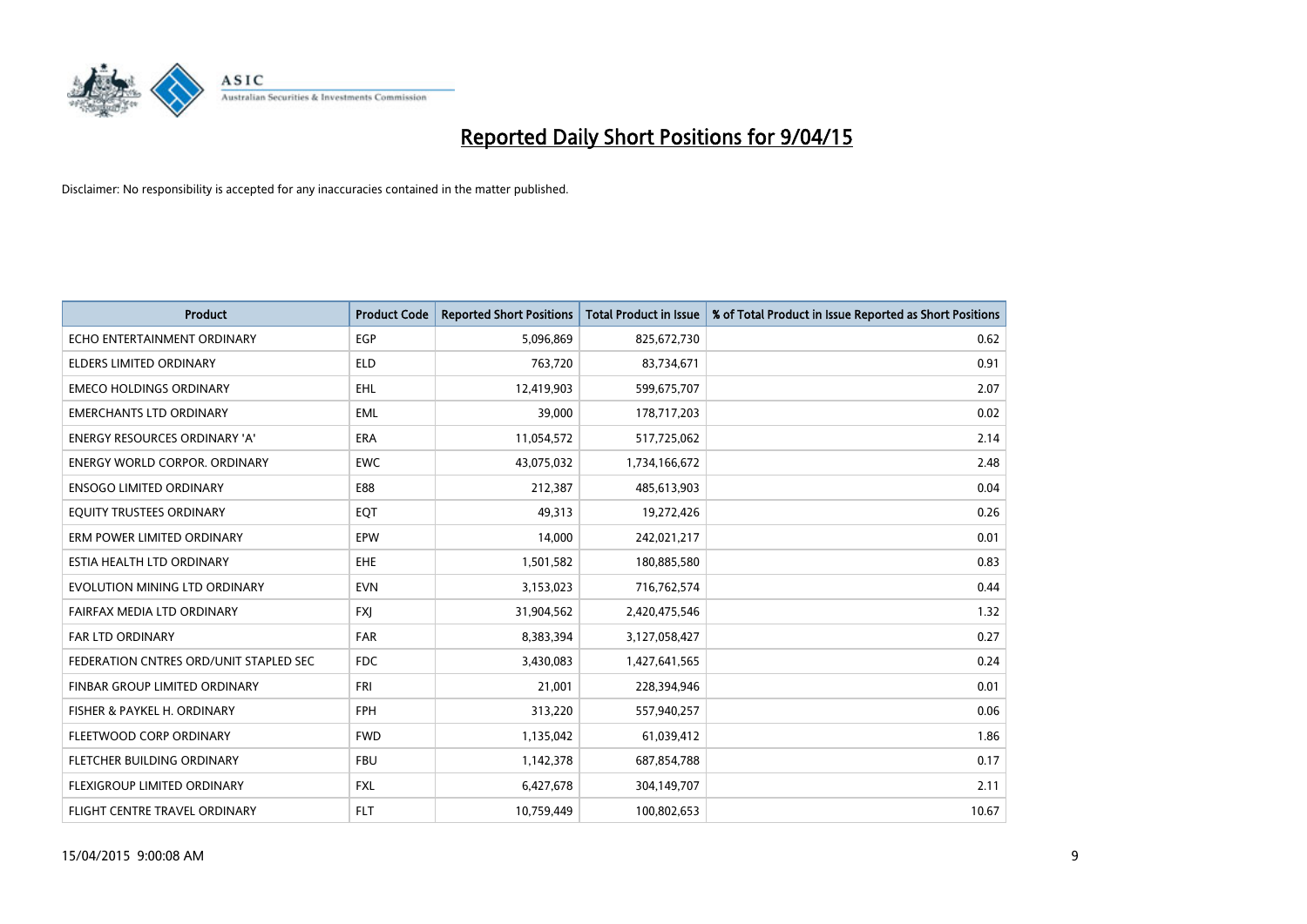

| <b>Product</b>                             | <b>Product Code</b> | <b>Reported Short Positions</b> | <b>Total Product in Issue</b> | % of Total Product in Issue Reported as Short Positions |
|--------------------------------------------|---------------------|---------------------------------|-------------------------------|---------------------------------------------------------|
| FLINDERS MINES LTD ORDINARY                | <b>FMS</b>          | 164,998                         | 2,762,995,689                 | 0.01                                                    |
| FOCUS MINERALS LTD ORDINARY                | <b>FML</b>          | 3,105,219                       | 9,137,375,877                 | 0.03                                                    |
| FOLKESTONE EDU TRUST UNITS                 | <b>FET</b>          | 395,803                         | 244,378,866                   | 0.16                                                    |
| FONTERRA SHARE FUND ORDINARY UNITS         | <b>FSF</b>          | 147,744                         | 116,977,611                   | 0.13                                                    |
| FORTESCUE METALS GRP ORDINARY              | <b>FMG</b>          | 389,098,261                     | 3,113,798,151                 | 12.50                                                   |
| FREEDOM FOOD LTD ORDINARY                  | <b>FNP</b>          | 130,274                         | 153,356,329                   | 0.08                                                    |
| <b>G.U.D. HOLDINGS ORDINARY</b>            | GUD                 | 1,762,948                       | 70,939,492                    | 2.49                                                    |
| <b>G8 EDUCATION LIMITED ORDINARY</b>       | <b>GEM</b>          | 19,221,473                      | 359,151,207                   | 5.35                                                    |
| <b>GALAXY RESOURCES ORDINARY</b>           | GXY                 | 831,022                         | 1,064,783,990                 | 0.08                                                    |
| <b>GBST HOLDINGS., ORDINARY</b>            | <b>GBT</b>          | 472,116                         | 66,561,725                    | 0.71                                                    |
| <b>GDI PROPERTY GRP STAPLED SECURITIES</b> | <b>GDI</b>          | 1,339,307                       | 563,037,466                   | 0.24                                                    |
| <b>GENESIS ENERGY LTD ORDINARY</b>         | <b>GNE</b>          | 180,460                         | 1,000,000,000                 | 0.02                                                    |
| <b>GENETIC TECHNOLOGIES ORDINARY</b>       | GTG                 | 18,264,000                      | 1,714,191,631                 | 1.07                                                    |
| <b>GENTRACK GROUP LTD ORDINARY</b>         | <b>GTK</b>          | 3,000                           | 72,699,510                    | 0.00                                                    |
| <b>GENWORTH MORTGAGE ORDINARY</b>          | <b>GMA</b>          | 16,692,832                      | 650,000,000                   | 2.57                                                    |
| <b>GINDALBIE METALS LTD ORDINARY</b>       | GBG                 | 11,176,372                      | 1,495,448,025                 | 0.75                                                    |
| <b>GOLD ROAD RES LTD ORDINARY</b>          | GOR                 | 1,538,619                       | 594,881,822                   | 0.26                                                    |
| <b>GOODMAN GROUP STAPLED</b>               | <b>GMG</b>          | 6,239,351                       | 1,753,035,922                 | 0.36                                                    |
| <b>GPT GROUP STAPLED SEC.</b>              | <b>GPT</b>          | 10,034,267                      | 1,777,579,081                 | 0.56                                                    |
| <b>GPT METRO OFFICE FND UNITS</b>          | <b>GMF</b>          | 1,392,248                       | 127,600,500                   | 1.09                                                    |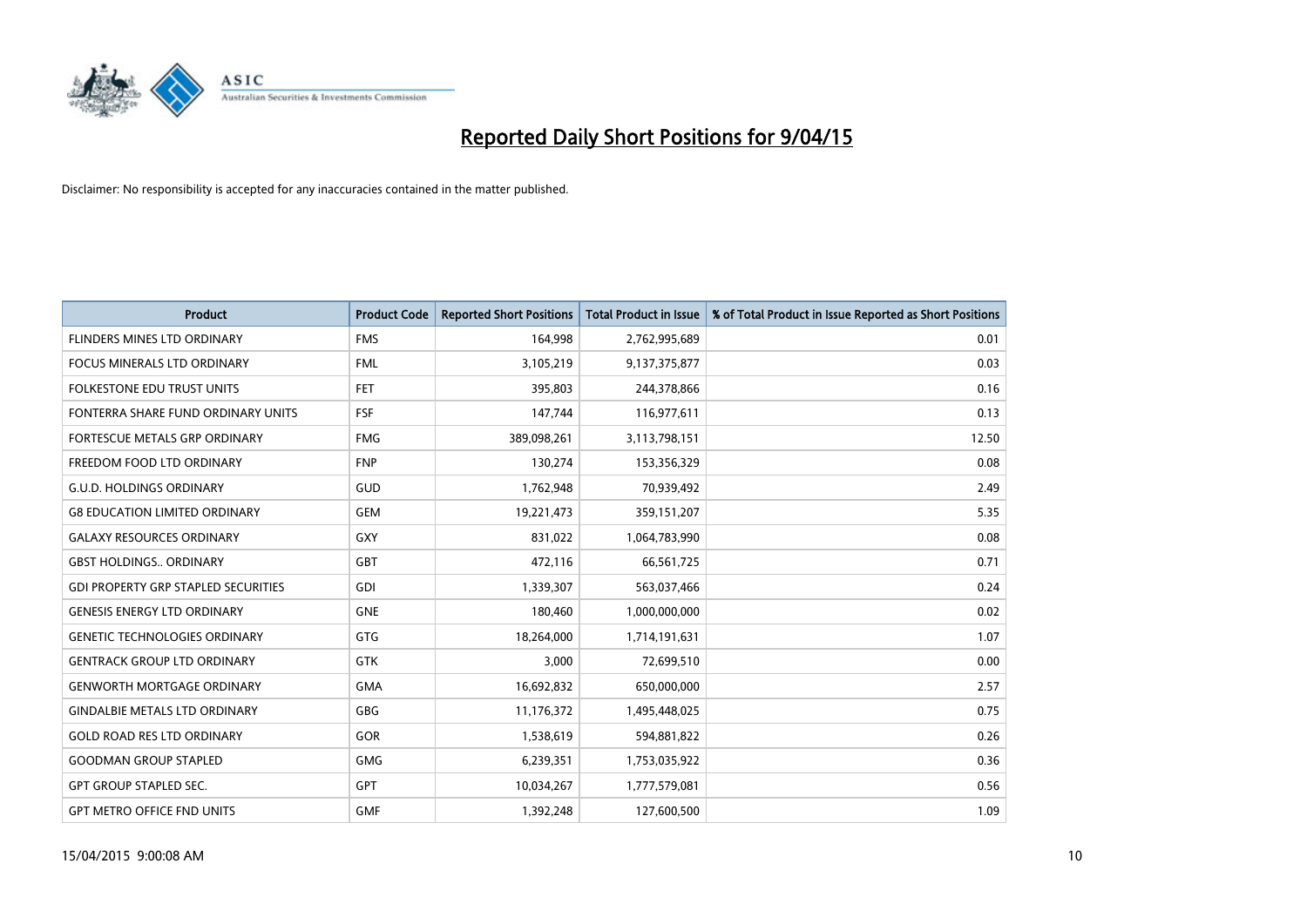

| <b>Product</b>                                   | <b>Product Code</b> | <b>Reported Short Positions</b> | <b>Total Product in Issue</b> | % of Total Product in Issue Reported as Short Positions |
|--------------------------------------------------|---------------------|---------------------------------|-------------------------------|---------------------------------------------------------|
| <b>GRAINCORP LIMITED A CLASS ORDINARY</b>        | <b>GNC</b>          | 12,164,701                      | 228,855,628                   | 5.32                                                    |
| <b>GRANGE RESOURCES. ORDINARY</b>                | GRR                 | 2,804                           | 1,157,338,698                 | 0.00                                                    |
| <b>GREENCROSS LIMITED ORDINARY</b>               | <b>GXL</b>          | 1,607,094                       | 112,478,993                   | 1.43                                                    |
| <b>GREENLAND MIN EN LTD ORDINARY</b>             | GGG                 | 4,038,000                       | 683,080,555                   | 0.59                                                    |
| <b>GREENLAND MIN EN LTD RIGHTS 26-JUN-14</b>     | GGGR                | 3,842                           | 88,685,050                    | 0.00                                                    |
| <b>GROWTHPOINT PROPERTY ORD/UNIT STAPLED SEC</b> | GOZ                 | 736,522                         | 569,027,781                   | 0.13                                                    |
| <b>GRYPHON MINERALS LTD ORDINARY</b>             | <b>GRY</b>          | 1,215,991                       | 401,290,987                   | 0.30                                                    |
| <b>GWA GROUP LTD ORDINARY</b>                    | GWA                 | 15,528,290                      | 306,533,770                   | 5.07                                                    |
| HANSEN TECHNOLOGIES ORDINARY                     | <b>HSN</b>          | 467,035                         | 163,486,337                   | 0.29                                                    |
| <b>HARVEY NORMAN ORDINARY</b>                    | <b>HVN</b>          | 27,080,838                      | 1,110,603,911                 | 2.44                                                    |
| HEALTHSCOPE LIMITED. ORDINARY                    | <b>HSO</b>          | 5,867,111                       | 1,732,094,838                 | 0.34                                                    |
| <b>HENDERSON GROUP CDI 1:1</b>                   | <b>HGG</b>          | 1,845,245                       | 731,469,773                   | 0.25                                                    |
| HFA HOLDINGS LIMITED ORDINARY                    | <b>HFA</b>          | 308                             | 162,147,897                   | 0.00                                                    |
| HIGHLANDS PACIFIC ORDINARY                       | HIG                 | $\mathbf{1}$                    | 920,577,086                   | 0.00                                                    |
| HILLGROVE RES LTD ORDINARY                       | <b>HGO</b>          | 92,496                          | 147,798,623                   | 0.06                                                    |
| HILLS LTD ORDINARY                               | <b>HIL</b>          | 2,780,989                       | 231,985,526                   | 1.20                                                    |
| HORIZON OIL LIMITED ORDINARY                     | <b>HZN</b>          | 45,161,946                      | 1,301,981,265                 | 3.47                                                    |
| <b>HOTEL PROPERTY STAPLED</b>                    | <b>HPI</b>          | 548,699                         | 146,105,439                   | 0.38                                                    |
| HUNTER HALL GLOBAL ORDINARY                      | <b>HHV</b>          | 404,417                         | 217, 217, 148                 | 0.19                                                    |
| ICAR ASIA LTD ORDINARY                           | ICQ                 | 244,147                         | 218,592,707                   | 0.11                                                    |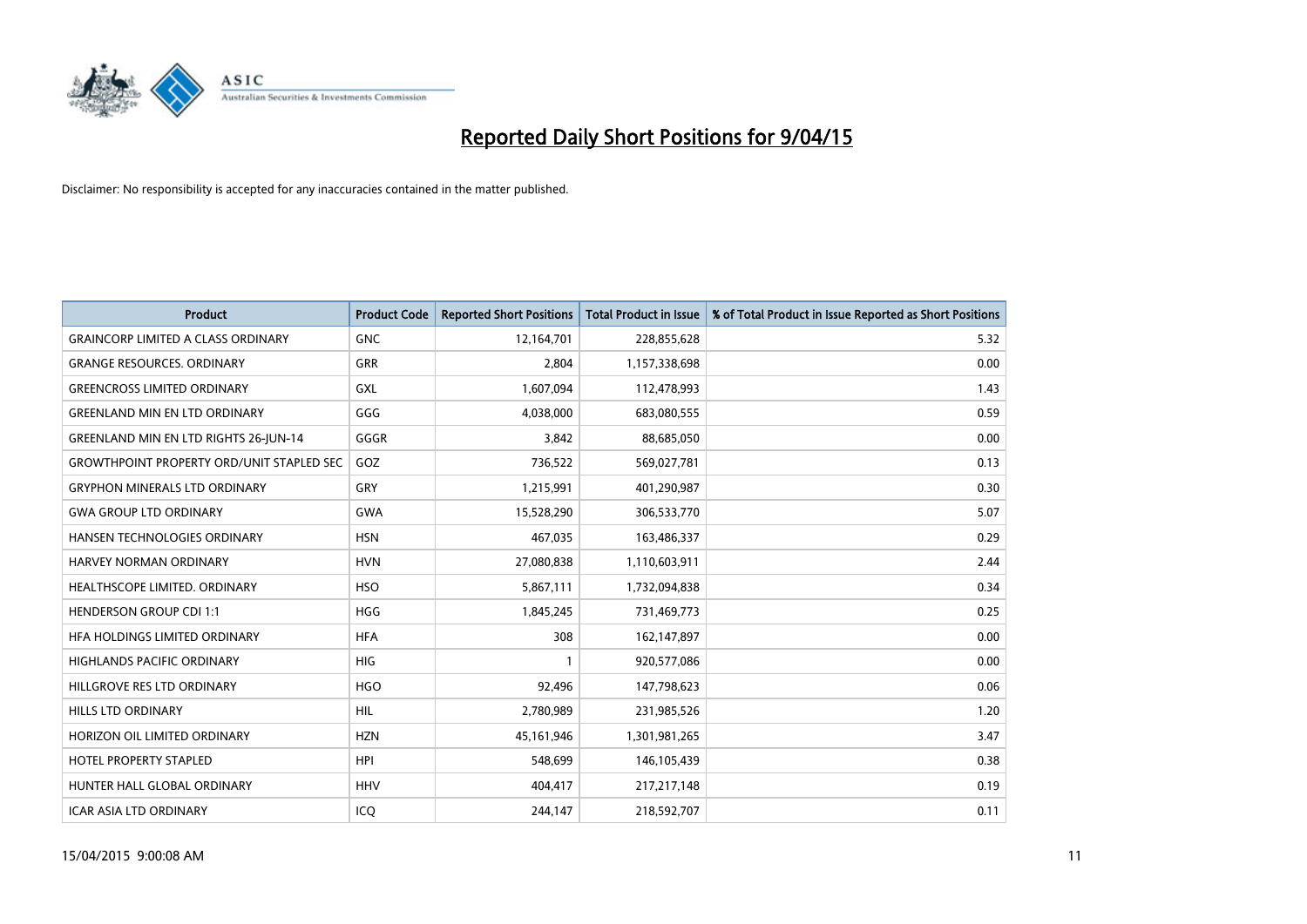

| <b>Product</b>                                | <b>Product Code</b> | <b>Reported Short Positions</b> | <b>Total Product in Issue</b> | % of Total Product in Issue Reported as Short Positions |
|-----------------------------------------------|---------------------|---------------------------------|-------------------------------|---------------------------------------------------------|
| <b>IINET LIMITED ORDINARY</b>                 | <b>IIN</b>          | 4,249,792                       | 162,950,896                   | 2.61                                                    |
| <b>ILUKA RESOURCES ORDINARY</b>               | <b>ILU</b>          | 34,515,146                      | 418,700,517                   | 8.24                                                    |
| <b>IMDEX LIMITED ORDINARY</b>                 | <b>IMD</b>          | 1,263,826                       | 216,203,136                   | 0.58                                                    |
| IMF BENTHAM LTD ORDINARY                      | <b>IMF</b>          | 3,828,223                       | 166,580,957                   | 2.30                                                    |
| <b>IMPEDIMED LIMITED ORDINARY</b>             | <b>IPD</b>          | 167,803                         | 293,202,840                   | 0.06                                                    |
| <b>INCITEC PIVOT ORDINARY</b>                 | <b>IPL</b>          | 19,905,005                      | 1,675,621,466                 | 1.19                                                    |
| <b>INDEPENDENCE GROUP ORDINARY</b>            | <b>IGO</b>          | 2,996,035                       | 234,256,573                   | 1.28                                                    |
| <b>INDUSTRIA REIT STAPLED</b>                 | <b>IDR</b>          | 1,230,793                       | 125,000,001                   | 0.98                                                    |
| <b>INFIGEN ENERGY STAPLED SECURITIES</b>      | <b>IFN</b>          | 2,338,703                       | 767,887,581                   | 0.30                                                    |
| <b>INFOMEDIA LTD ORDINARY</b>                 | <b>IFM</b>          | 725,760                         | 307,987,687                   | 0.24                                                    |
| INGENIA GROUP STAPLED SECURITIES              | <b>INA</b>          | 19,109,216                      | 882,699,837                   | 2.16                                                    |
| <b>INSURANCE AUSTRALIA ORDINARY</b>           | IAG                 | 15,657,661                      | 2,341,618,048                 | 0.67                                                    |
| <b>INTREPID MINES ORDINARY</b>                | <b>IAU</b>          | 283,359                         | 369,869,196                   | 0.08                                                    |
| INTUERI EDU GRP LTD ORDINARY                  | IQE                 | 196                             | 100,000,000                   | 0.00                                                    |
| <b>INVESTA OFFICE FUND STAPLED SECURITIES</b> | <b>IOF</b>          | 765,270                         | 614,047,458                   | 0.12                                                    |
| <b>INVOCARE LIMITED ORDINARY</b>              | <b>IVC</b>          | 4,207,397                       | 110,030,298                   | 3.82                                                    |
| <b>IOOF HOLDINGS LTD ORDINARY</b>             | IFL                 | 12,148,097                      | 300,133,752                   | 4.05                                                    |
| <b>IPH LIMITED ORDINARY</b>                   | <b>IPH</b>          | 572,860                         | 157,559,499                   | 0.36                                                    |
| <b>IPROPERTY GROUP LTD ORDINARY</b>           | <b>IPP</b>          | 4,635,834                       | 187, 378, 774                 | 2.47                                                    |
| <b>IRESS LIMITED ORDINARY</b>                 | <b>IRE</b>          | 5,752,254                       | 159,097,319                   | 3.62                                                    |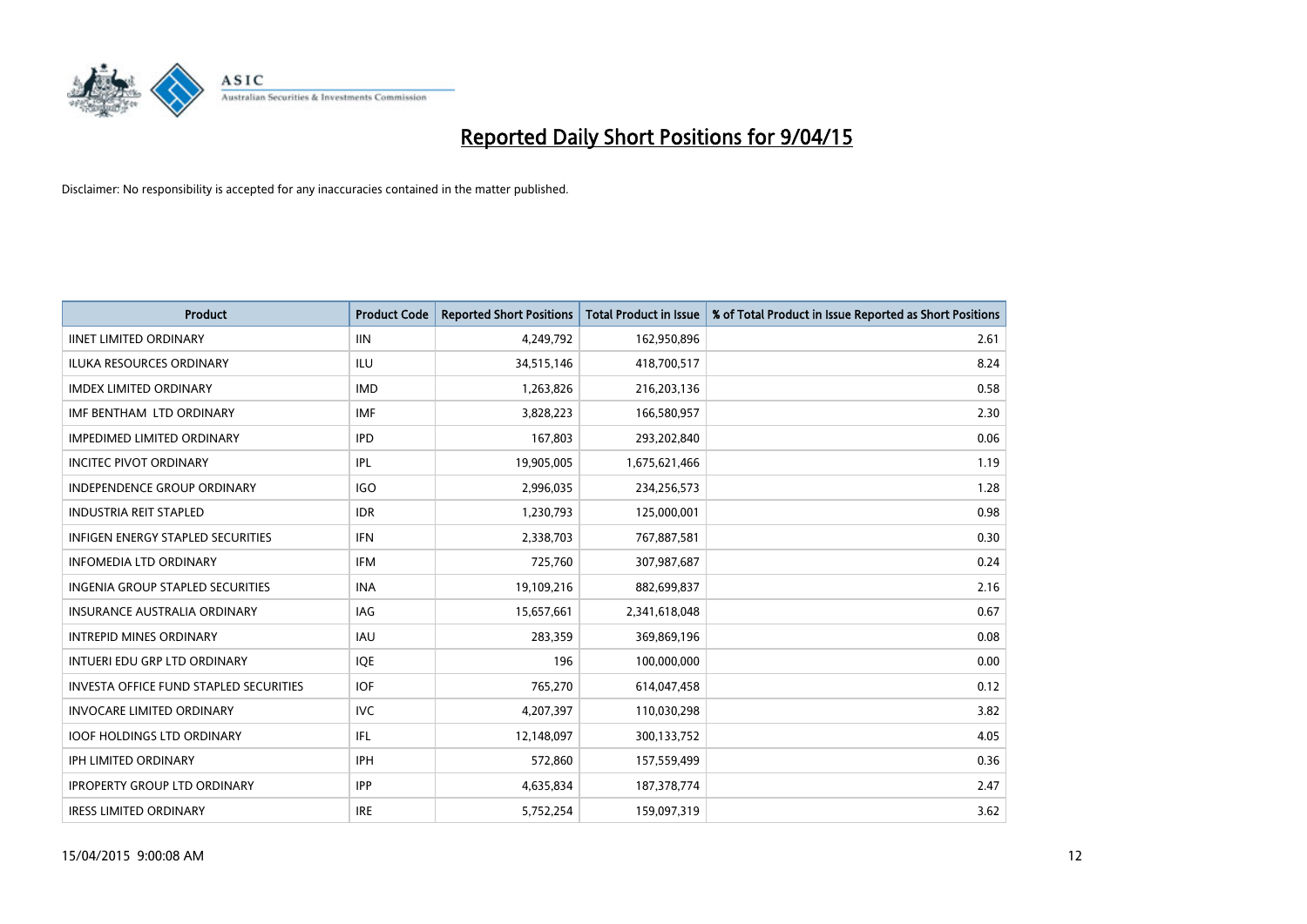

| Product                                         | <b>Product Code</b> | <b>Reported Short Positions</b> | <b>Total Product in Issue</b> | % of Total Product in Issue Reported as Short Positions |
|-------------------------------------------------|---------------------|---------------------------------|-------------------------------|---------------------------------------------------------|
| <b>ISELECT LTD ORDINARY</b>                     | <b>ISU</b>          | 629,816                         | 261,489,894                   | 0.24                                                    |
| <b>ISENTIA GROUP LTD ORDINARY</b>               | <b>ISD</b>          | 57,001                          | 200,000,001                   | 0.03                                                    |
| <b>ISENTRIC LTD. ORDINARY</b>                   | ICU                 | 39,829                          | 134,703,703                   | 0.03                                                    |
| ISHS MSCI HK ETF CDI 1:1                        | <b>IHK</b>          | 292,800                         | 134,775,000                   | 0.22                                                    |
| <b>IAMES HARDIE INDUST CHESS DEPOSITARY INT</b> | <b>IHX</b>          | 13,801,592                      | 445,680,673                   | 3.10                                                    |
| JAPARA HEALTHCARE LT ORDINARY                   | <b>IHC</b>          | 19,086,045                      | 263,046,592                   | 7.26                                                    |
| <b>JB HI-FI LIMITED ORDINARY</b>                | <b>IBH</b>          | 8,704,861                       | 98,981,083                    | 8.79                                                    |
| KAROON GAS AUSTRALIA ORDINARY                   | <b>KAR</b>          | 22,762,217                      | 246,621,832                   | 9.23                                                    |
| KATHMANDU HOLD LTD ORDINARY                     | <b>KMD</b>          | 12,284,292                      | 201,484,583                   | 6.10                                                    |
| <b>KBL MINING LIMITED ORDINARY</b>              | <b>KBL</b>          | 1,820                           | 495,765,509                   | 0.00                                                    |
| KINGSGATE CONSOLID. ORDINARY                    | <b>KCN</b>          | 16,233,030                      | 223,584,937                   | 7.26                                                    |
| KINGSROSE MINING LTD ORDINARY                   | <b>KRM</b>          | 803,334                         | 358,611,493                   | 0.22                                                    |
| KOGI IRON LTD ORDINARY                          | <b>KFE</b>          | 622,613                         | 376,669,836                   | 0.17                                                    |
| LEIGHTON HOLDINGS ORDINARY                      | LEI                 | 6,403,253                       | 338,503,563                   | 1.89                                                    |
| LEND LEASE GROUP UNIT/ORD STAPLED               | <b>LLC</b>          | 2,082,858                       | 580,468,486                   | 0.36                                                    |
| LIFESTYLE COMMUNIT. ORDINARY                    | LIC                 | 25,001                          | 101,395,131                   | 0.02                                                    |
| LIQUEFIED NATURAL ORDINARY                      | <b>LNG</b>          | 15,072,185                      | 462,943,201                   | 3.26                                                    |
| LONESTAR RESO LTD ORDINARY                      | <b>LNR</b>          | 128,183                         | 752,187,211                   | 0.02                                                    |
| LYNAS CORPORATION ORDINARY                      | <b>LYC</b>          | 92,778,550                      | 3,371,002,400                 | 2.75                                                    |
| <b>M2 GRP LTD ORDINARY</b>                      | <b>MTU</b>          | 2,276,142                       | 182,371,728                   | 1.25                                                    |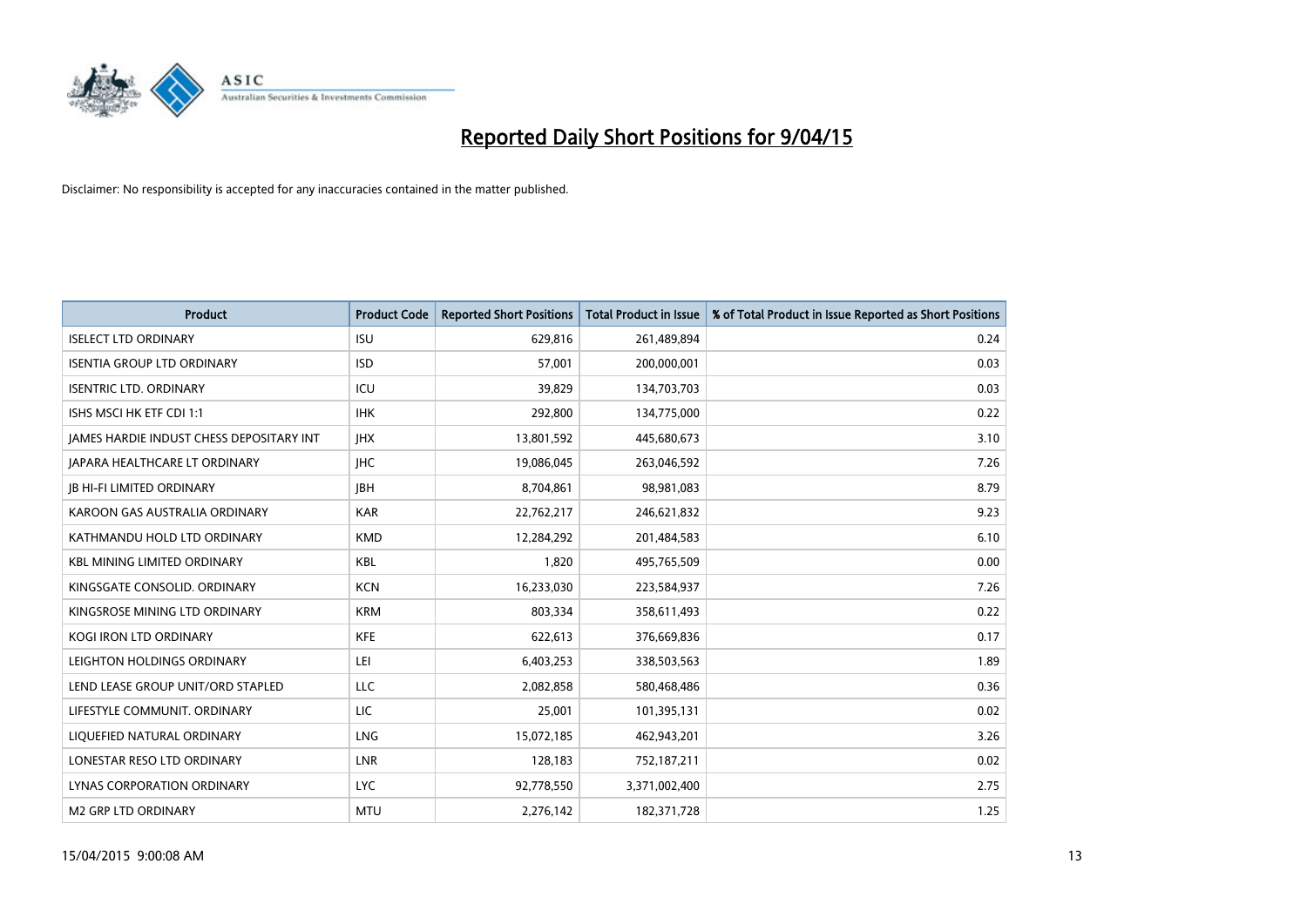

| <b>Product</b>                         | <b>Product Code</b> | <b>Reported Short Positions</b> | <b>Total Product in Issue</b> | % of Total Product in Issue Reported as Short Positions |
|----------------------------------------|---------------------|---------------------------------|-------------------------------|---------------------------------------------------------|
| <b>MACA LIMITED ORDINARY</b>           | <b>MLD</b>          | 1,611,069                       | 232,676,373                   | 0.69                                                    |
| MACMAHON HOLDINGS ORDINARY             | <b>MAH</b>          | 25,020                          | 1,261,699,966                 | 0.00                                                    |
| MACO ATLAS ROADS GRP ORDINARY STAPLED  | <b>MQA</b>          | 13,152,600                      | 511,538,852                   | 2.57                                                    |
| MACQUARIE GROUP LTD ORDINARY           | <b>MOG</b>          | 747,183                         | 333,457,777                   | 0.22                                                    |
| MAGELLAN FIN GRP LTD ORDINARY          | <b>MFG</b>          | 1,559,338                       | 159,892,401                   | 0.98                                                    |
| MAGELLAN FLAGSHIP ORDINARY             | <b>MFF</b>          | 161,888                         | 366,185,304                   | 0.04                                                    |
| MAGELLAN FLAGSHIP RIGHTS 30-APR-15 DEF | <b>MFFR</b>         | 3,125                           | 89,674,631                    | 0.00                                                    |
| MANTRA GROUP LTD ORDINARY              | <b>MTR</b>          | 3,411,285                       | 266, 247, 723                 | 1.28                                                    |
| <b>MATRIX C &amp; E LTD ORDINARY</b>   | <b>MCE</b>          | 2,546,538                       | 94,555,428                    | 2.69                                                    |
| <b>MAVERICK DRILLING ORDINARY</b>      | <b>MAD</b>          | 8,742                           | 545,000,115                   | 0.00                                                    |
| <b>MAXITRANS INDUSTRIES ORDINARY</b>   | MXI                 | 3,884                           | 185,075,653                   | 0.00                                                    |
| MAYNE PHARMA LTD ORDINARY              | <b>MYX</b>          | 13,526,008                      | 785,424,531                   | 1.72                                                    |
| MCMILLAN SHAKESPEARE ORDINARY          | <b>MMS</b>          | 236,500                         | 81,810,993                    | 0.29                                                    |
| MEDIBANK PRIVATE LTD ORDINARY          | <b>MPL</b>          | 29,306,683                      | 2,754,003,240                 | 1.06                                                    |
| MEDUSA MINING LTD ORDINARY             | <b>MML</b>          | 6,758,641                       | 207,794,301                   | 3.25                                                    |
| MELBOURNE IT LIMITED ORDINARY          | MLB                 | 3,002                           | 92,944,392                    | 0.00                                                    |
| MERIDIAN ENERGY INSTALMENT RECEIPTS    | MEZCA               | 382,579                         | 1,255,413,626                 | 0.03                                                    |
| MESOBLAST LIMITED ORDINARY             | <b>MSB</b>          | 26,053,113                      | 324,441,029                   | 8.03                                                    |
| METALS X LIMITED ORDINARY              | <b>MLX</b>          | 9,382                           | 416,010,939                   | 0.00                                                    |
| METCASH LIMITED ORDINARY               | <b>MTS</b>          | 160,119,324                     | 928,357,876                   | 17.25                                                   |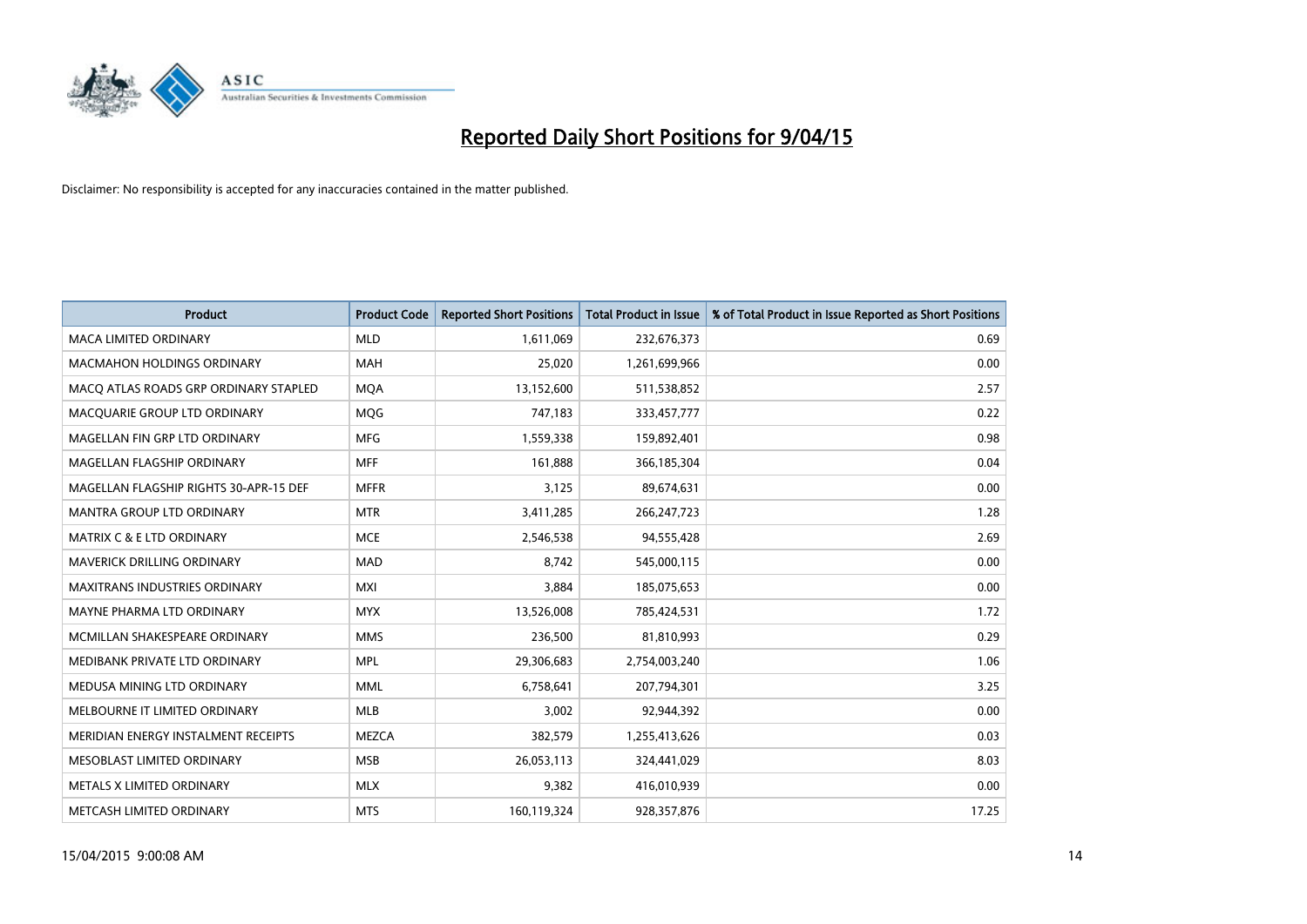

| <b>Product</b>                  | <b>Product Code</b> | <b>Reported Short Positions</b> | <b>Total Product in Issue</b> | % of Total Product in Issue Reported as Short Positions |
|---------------------------------|---------------------|---------------------------------|-------------------------------|---------------------------------------------------------|
| MIGHTY RIVER POWER ORDINARY     | <b>MYT</b>          | 1,707,671                       | 1,400,012,517                 | 0.12                                                    |
| MINCOR RESOURCES NL ORDINARY    | <b>MCR</b>          | 38,193                          | 188,238,274                   | 0.02                                                    |
| MINERAL DEPOSITS ORDINARY       | <b>MDL</b>          | 222,096                         | 103,676,341                   | 0.21                                                    |
| MINERAL RESOURCES. ORDINARY     | <b>MIN</b>          | 24,295,706                      | 187,270,274                   | 12.97                                                   |
| MIRABELA NICKEL LTD ORDINARY    | <b>MBN</b>          | 2,012,125                       | 929,710,216                   | 0.22                                                    |
| MIRVAC GROUP STAPLED SECURITIES | <b>MGR</b>          | 2,423,982                       | 3,697,620,317                 | 0.07                                                    |
| <b>MMAOFFSHOR ORDINARY</b>      | <b>MRM</b>          | 38,623,087                      | 371,219,785                   | 10.40                                                   |
| MOLOPO ENERGY LTD ORDINARY      | <b>MPO</b>          | 46,833                          | 248,869,398                   | 0.02                                                    |
| MONADELPHOUS GROUP ORDINARY     | <b>MND</b>          | 12,892,932                      | 93,194,159                    | 13.83                                                   |
| MONASH IVF GROUP LTD ORDINARY   | <b>MVF</b>          | 1,140,532                       | 231,081,089                   | 0.49                                                    |
| MONEY3 CORPORATION ORDINARY     | <b>MNY</b>          | 120,531                         | 128,383,729                   | 0.09                                                    |
| MORTGAGE CHOICE LTD ORDINARY    | <b>MOC</b>          | 132,807                         | 124,216,248                   | 0.11                                                    |
| MOUNT GIBSON IRON ORDINARY      | <b>MGX</b>          | 87,386,882                      | 1,090,805,085                 | 8.01                                                    |
| MULTIPLEX SITES SITES           | <b>MXUPA</b>        | 2,314                           | 4,500,000                     | 0.05                                                    |
| MYER HOLDINGS LTD ORDINARY      | <b>MYR</b>          | 109,331,054                     | 585,689,551                   | 18.67                                                   |
| MYSTATE LIMITED ORDINARY        | <b>MYS</b>          | 3,258                           | 87,283,417                    | 0.00                                                    |
| NANOSONICS LIMITED ORDINARY     | <b>NAN</b>          | 1,781,868                       | 281,339,223                   | 0.63                                                    |
| NATIONAL AUST, BANK ORDINARY    | <b>NAB</b>          | 14,290,728                      | 2,421,112,169                 | 0.59                                                    |
| NATIONAL STORAGE STAPLED        | <b>NSR</b>          | 2,911,681                       | 334,456,409                   | 0.87                                                    |
| NAVITAS LIMITED ORDINARY        | <b>NVT</b>          | 4,299,825                       | 376,330,968                   | 1.14                                                    |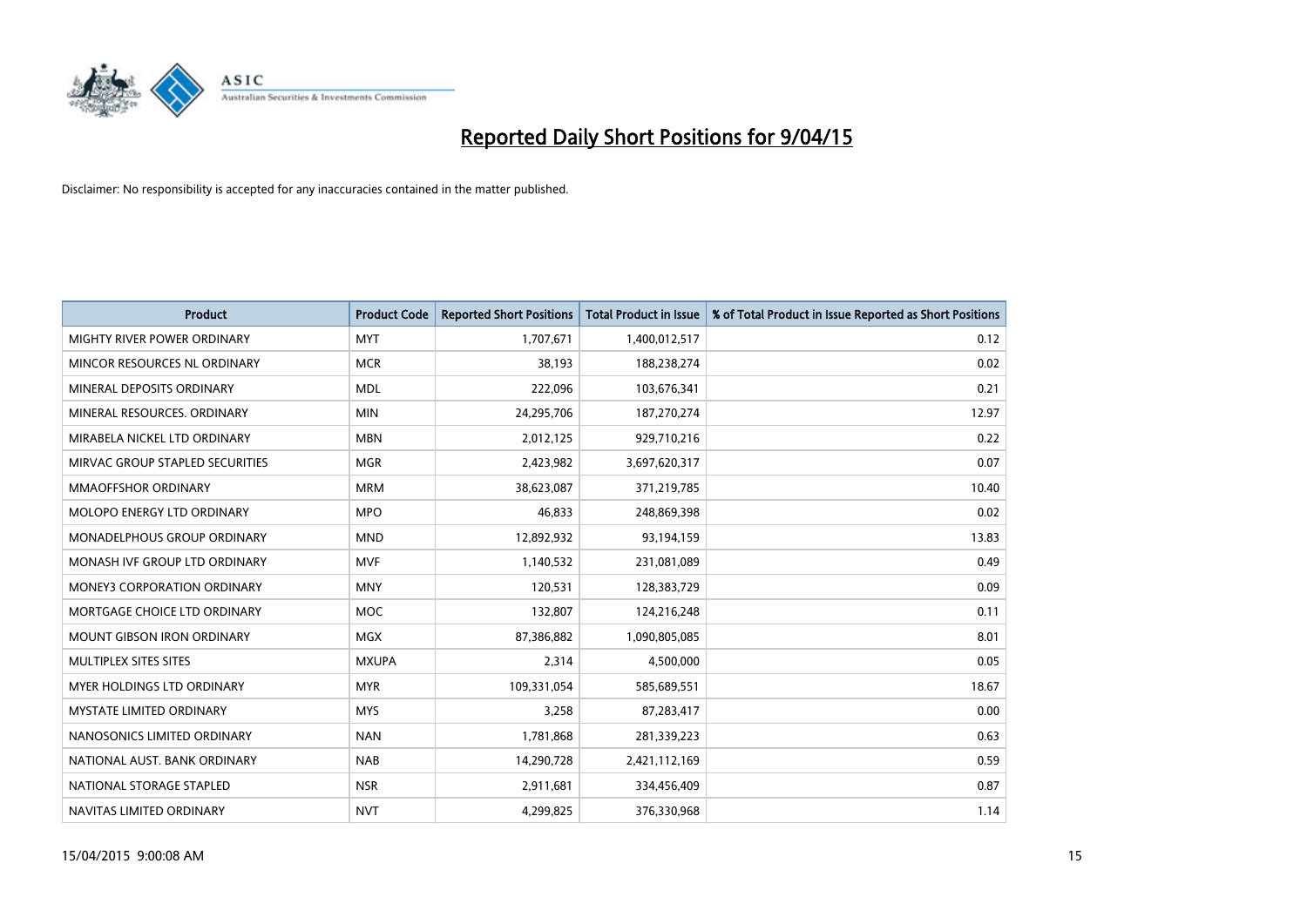

| <b>Product</b>                         | <b>Product Code</b> | <b>Reported Short Positions</b> | <b>Total Product in Issue</b> | % of Total Product in Issue Reported as Short Positions |
|----------------------------------------|---------------------|---------------------------------|-------------------------------|---------------------------------------------------------|
| NEARMAP LTD ORDINARY                   | <b>NEA</b>          | 2,128,939                       | 351,696,101                   | 0.61                                                    |
| NEON ENERGY LIMITED ORDINARY           | <b>NEN</b>          | 13,245                          | 558,149,678                   | 0.00                                                    |
| NEW HOPE CORPORATION ORDINARY          | <b>NHC</b>          | 861,078                         | 830,999,449                   | 0.10                                                    |
| NEWCREST MINING ORDINARY               | <b>NCM</b>          | 7,467,877                       | 766,510,971                   | 0.97                                                    |
| NEWS CORP A NON-VOTING CDI             | <b>NWSLV</b>        | 335                             | 2,386,882                     | 0.01                                                    |
| NEWS CORP B VOTING CDI                 | <b>NWS</b>          | 1,908,180                       | 45,026,902                    | 4.24                                                    |
| NEWSAT LIMITED ORDINARY                | <b>NWT</b>          | 1,136,958                       | 643,874,841                   | 0.18                                                    |
| NEXTDC LIMITED ORDINARY                | <b>NXT</b>          | 14,591,648                      | 193,450,200                   | 7.54                                                    |
| NEXUS ENERGY LIMITED ORDINARY          | <b>NXS</b>          | 58,176                          | 1,330,219,459                 | 0.00                                                    |
| NIB HOLDINGS LIMITED ORDINARY          | <b>NHF</b>          | 2,840,750                       | 439,004,182                   | 0.65                                                    |
| NINE ENTERTAINMENT ORDINARY            | <b>NEC</b>          | 32,787,033                      | 940,295,023                   | 3.49                                                    |
| NOBLE MINERAL RES ORDINARY             | <b>NMG</b>          | 2,365,726                       | 666,397,952                   | 0.36                                                    |
| NORTHERN IRON LTD ORDINARY             | <b>NFE</b>          | 10,000                          | 484,405,314                   | 0.00                                                    |
| NORTHERN STAR ORDINARY                 | <b>NST</b>          | 28,214,531                      | 592,660,880                   | 4.76                                                    |
| NOVION PROPERTY GRP STAPLED SECURITIES | <b>NVN</b>          | 65,535,603                      | 3,077,214,058                 | 2.13                                                    |
| NOVOGEN LIMITED ORDINARY               | <b>NRT</b>          | 384,592                         | 260,694,150                   | 0.15                                                    |
| NRW HOLDINGS LIMITED ORDINARY          | <b>NWH</b>          | 21,259,581                      | 278,888,011                   | 7.62                                                    |
| NUFARM LIMITED ORDINARY                | <b>NUF</b>          | 4,750,539                       | 264,948,132                   | 1.79                                                    |
| NUPLEX INDUSTRIES ORDINARY             | <b>NPX</b>          | 1,000                           | 198,125,827                   | 0.00                                                    |
| OCEANAGOLD CORP. CHESS DEPOSITARY INT  | OGC                 | 1,054,739                       | 303,459,668                   | 0.35                                                    |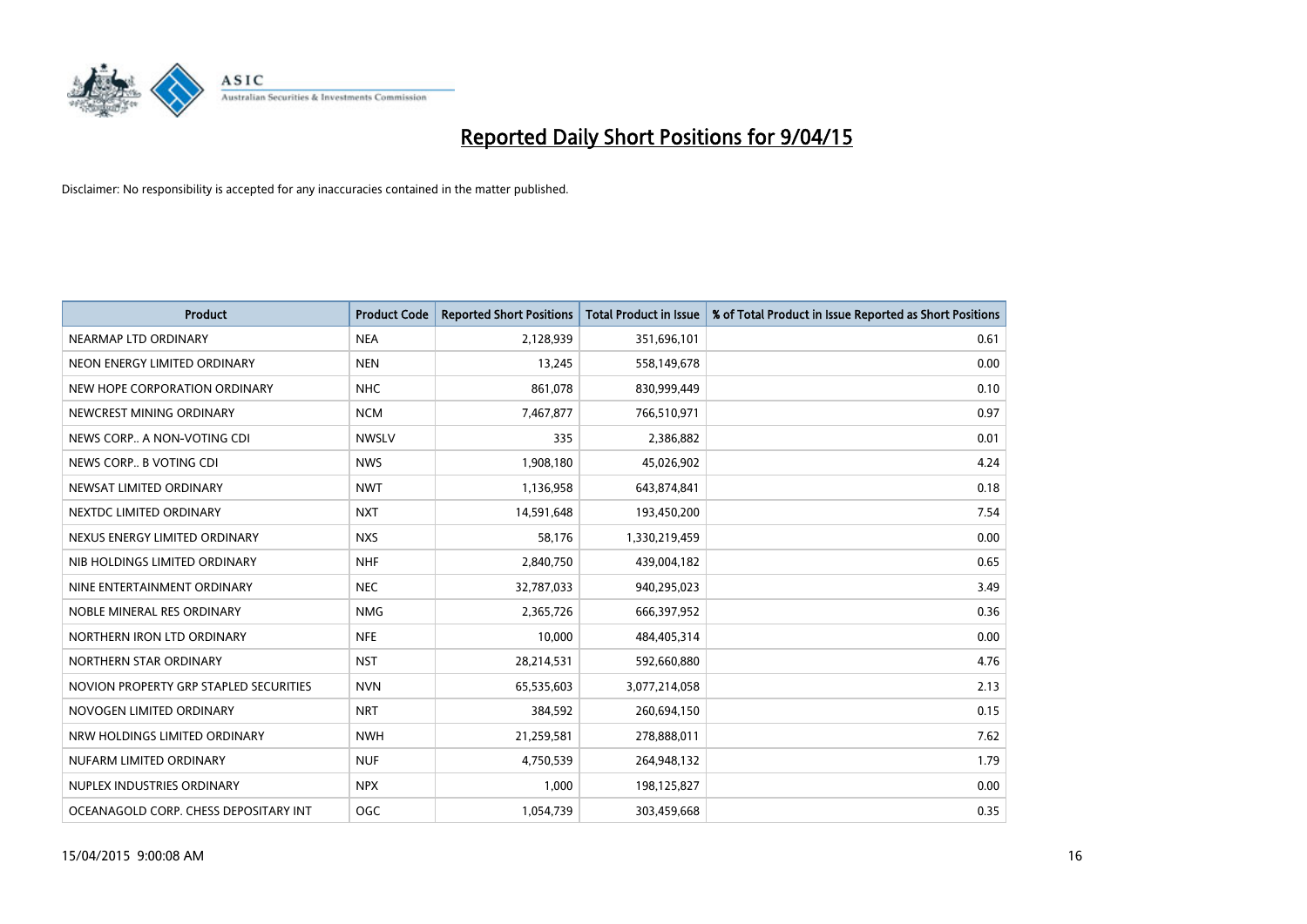

| <b>Product</b>                | <b>Product Code</b> | <b>Reported Short Positions</b> | <b>Total Product in Issue</b> | % of Total Product in Issue Reported as Short Positions |
|-------------------------------|---------------------|---------------------------------|-------------------------------|---------------------------------------------------------|
| OIL SEARCH LTD ORDINARY       | OSH                 | 16,817,587                      | 1,522,692,587                 | 1.10                                                    |
| OM HOLDINGS LIMITED ORDINARY  | OMH                 | 861                             | 733,423,337                   | 0.00                                                    |
| OOH!MEDIA LIMITED ORDINARY    | <b>OML</b>          | 1,158,287                       | 149,882,534                   | 0.77                                                    |
| ORICA LIMITED ORDINARY        | ORI                 | 46,330,190                      | 372,743,291                   | 12.43                                                   |
| ORIGIN ENERGY ORDINARY        | <b>ORG</b>          | 8,412,435                       | 1,109,561,867                 | 0.76                                                    |
| OROCOBRE LIMITED ORDINARY     | <b>ORE</b>          | 3,852,444                       | 151,653,677                   | 2.54                                                    |
| ORORA LIMITED ORDINARY        | <b>ORA</b>          | 2,670,251                       | 1,206,684,923                 | 0.22                                                    |
| OROTONGROUP LIMITED ORDINARY  | ORL                 | 144,897                         | 40,880,902                    | 0.35                                                    |
| OTTO ENERGY LIMITED ORDINARY  | <b>OEL</b>          | 377,995                         | 1,164,290,071                 | 0.03                                                    |
| <b>OZ MINERALS ORDINARY</b>   | <b>OZL</b>          | 5,893,335                       | 303,470,022                   | 1.94                                                    |
| OZFOREX GROUP LTD ORDINARY    | <b>OFX</b>          | 11,792,287                      | 240,000,000                   | 4.91                                                    |
| PACIFIC BRANDS ORDINARY       | <b>PBG</b>          | 78,625,159                      | 917,226,291                   | 8.57                                                    |
| PACIFIC SMILES GRP ORDINARY   | <b>PSQ</b>          | 133,000                         | 151,993,395                   | 0.09                                                    |
| PACT GROUP HLDGS LTD ORDINARY | PGH                 | 1,860,648                       | 294,145,019                   | 0.63                                                    |
| PALADIN ENERGY LTD ORDINARY   | <b>PDN</b>          | 88,110,834                      | 1,666,927,668                 | 5.29                                                    |
| PANAUST LIMITED ORDINARY      | <b>PNA</b>          | 7,353,992                       | 647,862,526                   | 1.14                                                    |
| PANORAMIC RESOURCES ORDINARY  | PAN                 | 2,989,815                       | 321,424,015                   | 0.93                                                    |
| PANTERRA GOLD LTD ORDINARY    | PGI                 | $\mathbf{1}$                    | 84,812,720                    | 0.00                                                    |
| PAPERLINX LIMITED ORDINARY    | <b>PPX</b>          | 57,788                          | 665,181,261                   | 0.01                                                    |
| PATTIES FOODS LTD ORDINARY    | PFL                 | 157                             | 139,234,153                   | 0.00                                                    |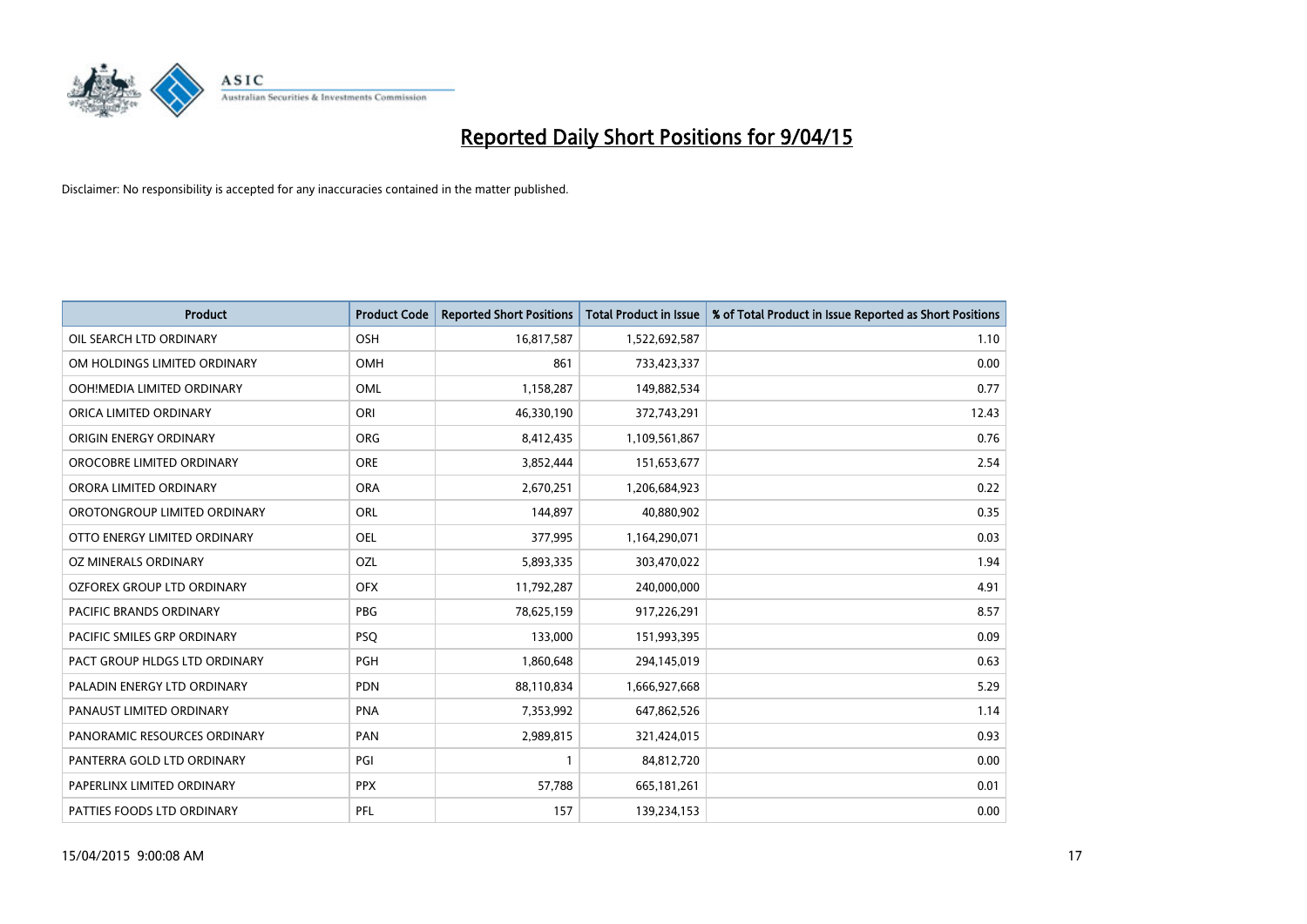

| <b>Product</b>                    | <b>Product Code</b> | <b>Reported Short Positions</b> | <b>Total Product in Issue</b> | % of Total Product in Issue Reported as Short Positions |
|-----------------------------------|---------------------|---------------------------------|-------------------------------|---------------------------------------------------------|
| PEET LIMITED ORDINARY             | <b>PPC</b>          | 16,827                          | 484,853,684                   | 0.00                                                    |
| PENINSULA ENERGY LTD ORDINARY     | <b>PEN</b>          |                                 | 6,906,810,221                 | 0.00                                                    |
| PERPETUAL LIMITED ORDINARY        | PPT                 | 1,049,097                       | 46,574,426                    | 2.25                                                    |
| PERSEUS MINING LTD ORDINARY       | PRU                 | 23,006,349                      | 526,656,401                   | 4.37                                                    |
| PHARMAXIS LTD ORDINARY            | <b>PXS</b>          | 8,779                           | 311,985,022                   | 0.00                                                    |
| PLATINUM ASSET ORDINARY           | <b>PTM</b>          | 2,820,745                       | 584,652,029                   | 0.48                                                    |
| PLATINUM AUSTRALIA ORDINARY       | <b>PLA</b>          | 836,127                         | 504,968,043                   | 0.17                                                    |
| PLATINUM CAPITAL LTD ORDINARY     | <b>PMC</b>          | 247,398                         | 233,325,987                   | 0.11                                                    |
| PMP LIMITED ORDINARY              | <b>PMP</b>          | 27,581                          | 323,781,124                   | 0.01                                                    |
| POSEIDON NICK LTD ORDINARY        | <b>POS</b>          | 1,300,460                       | 683,588,322                   | 0.19                                                    |
| PRANA BIOTECHNOLOGY ORDINARY      | PBT                 | 4,133,300                       | 527,107,470                   | 0.78                                                    |
| PREMIER INVESTMENTS ORDINARY      | <b>PMV</b>          | 404,427                         | 156,100,075                   | 0.26                                                    |
| PRIMARY HEALTH CARE ORDINARY      | <b>PRY</b>          | 61,089,896                      | 512,130,550                   | 11.93                                                   |
| PRIME MEDIA GRP LTD ORDINARY      | <b>PRT</b>          | 924,465                         | 366,330,303                   | 0.25                                                    |
| PROGRAMMED ORDINARY               | <b>PRG</b>          | 630,655                         | 118,667,178                   | 0.53                                                    |
| PROMESA LIMITED ORDINARY          | <b>PRA</b>          | 10,398,713                      | 384,412,465                   | 2.71                                                    |
| <b>QANTAS AIRWAYS ORDINARY</b>    | QAN                 | 1,268,680                       | 2,196,330,250                 | 0.06                                                    |
| OBE INSURANCE GROUP ORDINARY      | <b>OBE</b>          | 15,581,867                      | 1,364,945,301                 | 1.14                                                    |
| <b>QUBE HOLDINGS LTD ORDINARY</b> | QUB                 | 2,288,586                       | 1,054,428,076                 | 0.22                                                    |
| QUICKSTEP HOLDINGS ORDINARY       | QHL                 | 50,000                          | 397,873,501                   | 0.01                                                    |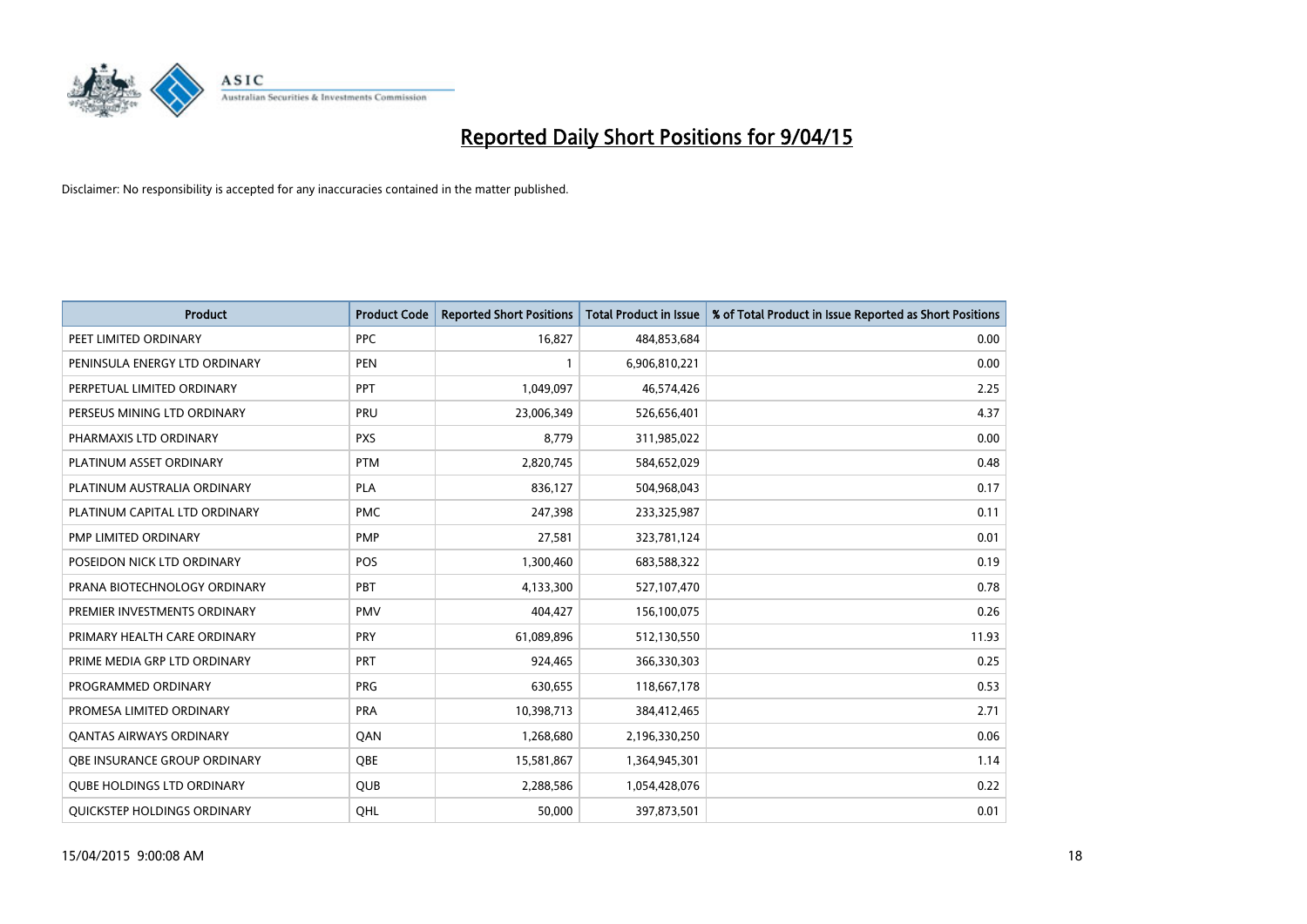

| <b>Product</b>                      | <b>Product Code</b> | <b>Reported Short Positions</b> | <b>Total Product in Issue</b> | % of Total Product in Issue Reported as Short Positions |
|-------------------------------------|---------------------|---------------------------------|-------------------------------|---------------------------------------------------------|
| RAMSAY HEALTH CARE ORDINARY         | <b>RHC</b>          | 732,545                         | 202,081,252                   | 0.36                                                    |
| <b>RCG CORPORATION LTD ORDINARY</b> | <b>RCG</b>          | 1,038,902                       | 304,342,911                   | 0.34                                                    |
| <b>RCR TOMLINSON ORDINARY</b>       | <b>RCR</b>          | 545,467                         | 138,745,453                   | 0.39                                                    |
| <b>REA GROUP ORDINARY</b>           | <b>REA</b>          | 2,095,334                       | 131,714,699                   | 1.59                                                    |
| RECALL HOLDINGS LTD ORDINARY        | <b>REC</b>          | 419,373                         | 313,674,711                   | 0.13                                                    |
| RECKON LIMITED ORDINARY             | <b>RKN</b>          | 1,455,339                       | 112,084,762                   | 1.30                                                    |
| RED 5 LIMITED ORDINARY              | <b>RED</b>          | 174,739                         | 759,451,008                   | 0.02                                                    |
| RED FORK ENERGY ORDINARY            | <b>RFE</b>          | 112,160                         | 501,051,719                   | 0.02                                                    |
| REDBANK ENERGY LTD ORDINARY         | AEJ                 | 13                              | 786,287                       | 0.00                                                    |
| REGIONAL EXPRESS ORDINARY           | <b>REX</b>          | 26,063                          | 110,154,375                   | 0.02                                                    |
| REGIS HEALTHCARE LTD ORDINARY       | <b>REG</b>          | 588,209                         | 300, 345, 797                 | 0.20                                                    |
| <b>REGIS RESOURCES ORDINARY</b>     | <b>RRL</b>          | 30,390,338                      | 499,781,595                   | 6.08                                                    |
| RESMED INC CDI 10:1                 | <b>RMD</b>          | 3,447,424                       | 1,403,838,170                 | 0.25                                                    |
| <b>RESOLUTE MINING ORDINARY</b>     | <b>RSG</b>          | 11,026,490                      | 641,189,223                   | 1.72                                                    |
| <b>RESOURCE GENERATION ORDINARY</b> | <b>RES</b>          | $\mathbf{1}$                    | 581,380,338                   | 0.00                                                    |
| RETAIL FOOD GROUP ORDINARY          | <b>RFG</b>          | 4,410,273                       | 160,321,903                   | 2.75                                                    |
| REX MINERALS LIMITED ORDINARY       | <b>RXM</b>          | 718,032                         | 220,519,784                   | 0.33                                                    |
| RIDLEY CORPORATION ORDINARY         | <b>RIC</b>          | 18,396                          | 307,817,071                   | 0.01                                                    |
| RIO TINTO LIMITED ORDINARY          | <b>RIO</b>          | 3,598,594                       | 435,758,720                   | 0.83                                                    |
| RNY PROPERTY TRUST UNITS            | <b>RNY</b>          | 1,000                           | 263,413,889                   | 0.00                                                    |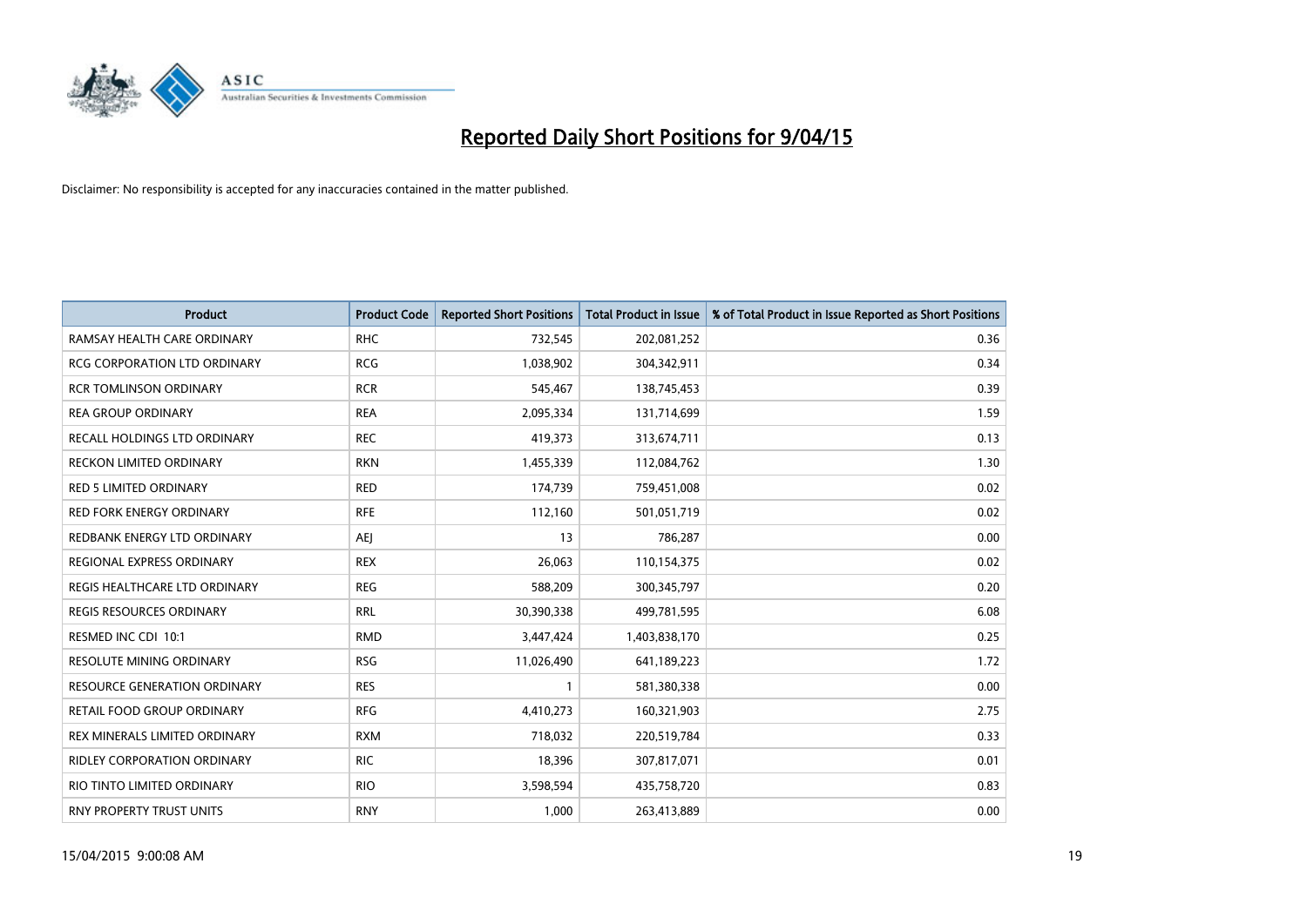

| <b>Product</b>                        | <b>Product Code</b> | <b>Reported Short Positions</b> | <b>Total Product in Issue</b> | % of Total Product in Issue Reported as Short Positions |
|---------------------------------------|---------------------|---------------------------------|-------------------------------|---------------------------------------------------------|
| <b>ROX RESOURCES ORDINARY</b>         | <b>RXL</b>          | 5,523,255                       | 850,540,095                   | 0.65                                                    |
| ROYAL WOLF HOLDINGS ORDINARY          | <b>RWH</b>          | 186,110                         | 100,387,052                   | 0.19                                                    |
| SAI GLOBAL LIMITED ORDINARY           | SAI                 | 644,286                         | 211,761,727                   | 0.30                                                    |
| SALMAT LIMITED ORDINARY               | <b>SLM</b>          | 11,073                          | 159,812,799                   | 0.01                                                    |
| SAMSON OIL & GAS LTD ORDINARY         | SSN                 | 406,800                         | 2,837,782,022                 | 0.01                                                    |
| SANDFIRE RESOURCES ORDINARY           | <b>SFR</b>          | 382,522                         | 156,428,011                   | 0.24                                                    |
| SANTOS LTD ORDINARY                   | <b>STO</b>          | 35,365,607                      | 1,002,283,899                 | 3.53                                                    |
| SARACEN MINERAL ORDINARY              | SAR                 | 4,143,901                       | 792,784,738                   | 0.52                                                    |
| SCA PROPERTY GROUP STAPLED SECURITIES | <b>SCP</b>          | 17,245,663                      | 650,839,582                   | 2.65                                                    |
| <b>SCENTRE GRP STAPLED</b>            | <b>SCG</b>          | 10,260,132                      | 5,324,296,678                 | 0.19                                                    |
| SEDGMAN LIMITED ORDINARY              | SDM                 | 543,805                         | 227,059,277                   | 0.24                                                    |
| <b>SEEK LIMITED ORDINARY</b>          | <b>SEK</b>          | 13,784,816                      | 344,076,965                   | 4.01                                                    |
| SELECT HARVESTS ORDINARY              | SHV                 | 1,198,590                       | 70,940,874                    | 1.69                                                    |
| SENEX ENERGY LIMITED ORDINARY         | SXY                 | 93,244,275                      | 1,149,657,377                 | 8.11                                                    |
| SEVEN GROUP HOLDINGS ORDINARY         | <b>SVW</b>          | 7,487,008                       | 296,260,281                   | 2.53                                                    |
| SEVEN WEST MEDIA LTD ORDINARY         | SWM                 | 44,705,348                      | 999,160,872                   | 4.47                                                    |
| SHINE CORPORATE ORDINARY              | SHJ                 | 395,425                         | 172,400,081                   | 0.23                                                    |
| SIGMA PHARMACEUTICAL ORDINARY         | <b>SIP</b>          | 12,264,788                      | 1,093,424,867                 | 1.12                                                    |
| SILEX SYSTEMS ORDINARY                | <b>SLX</b>          | 4,820,372                       | 170,467,339                   | 2.83                                                    |
| SILVER CHEF LIMITED ORDINARY          | SIV                 | 28,193                          | 30,917,235                    | 0.09                                                    |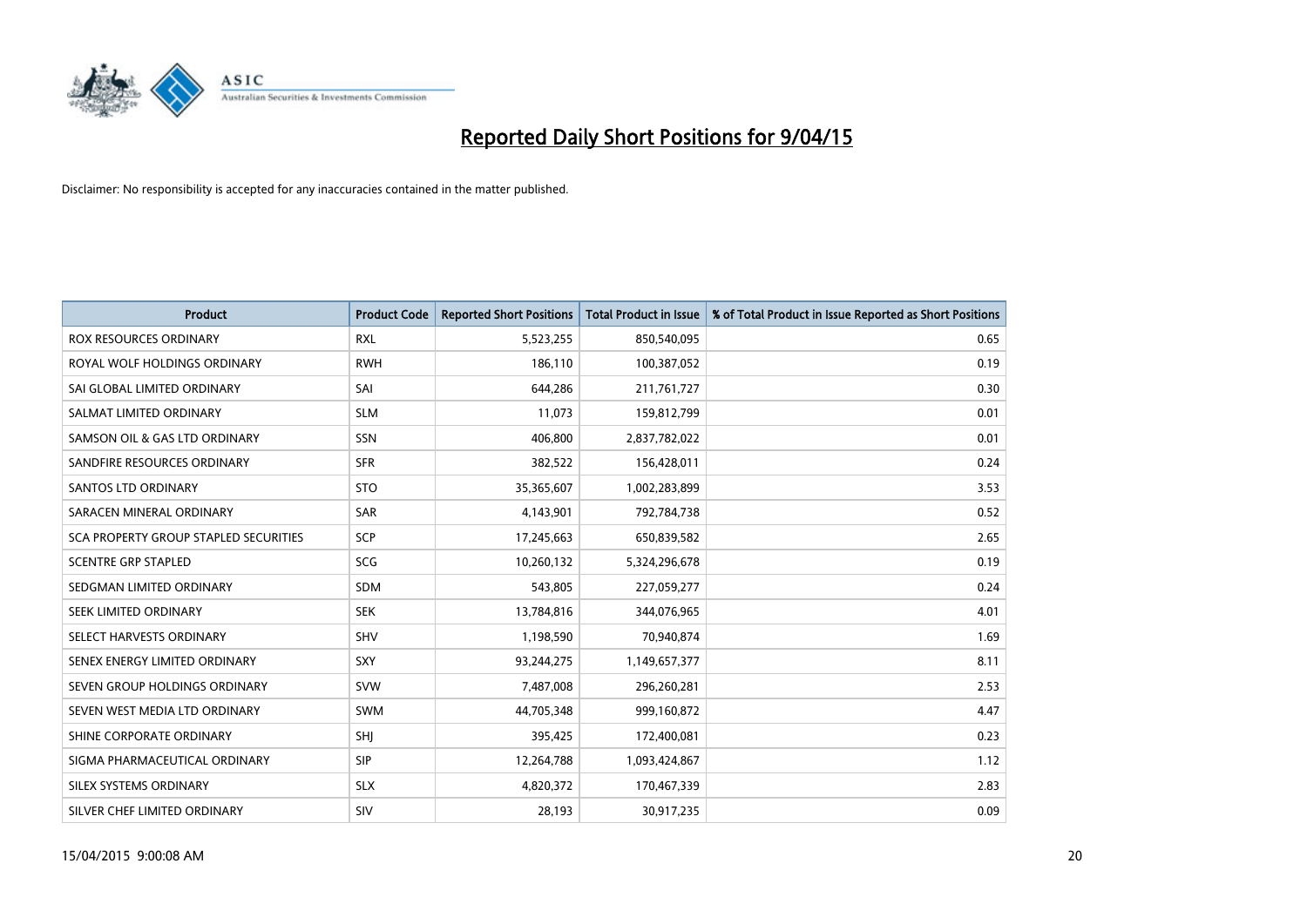

| <b>Product</b>                           | <b>Product Code</b> | <b>Reported Short Positions</b> | <b>Total Product in Issue</b> | % of Total Product in Issue Reported as Short Positions |
|------------------------------------------|---------------------|---------------------------------|-------------------------------|---------------------------------------------------------|
| SILVER LAKE RESOURCE ORDINARY            | <b>SLR</b>          | 18,078,846                      | 503,233,971                   | 3.59                                                    |
| SIMS METAL MGMT LTD ORDINARY             | <b>SGM</b>          | 17,732,083                      | 204,795,889                   | 8.66                                                    |
| SINGAPORE TELECOMM. CHESS DEPOSITARY INT | SGT                 | 4,128,826                       | 136,947,073                   | 3.01                                                    |
| SINO GAS ENERGY ORDINARY                 | <b>SEH</b>          | 13,169,741                      | 1,544,247,358                 | 0.85                                                    |
| SIRIUS RESOURCES NL ORDINARY             | <b>SIR</b>          | 17,211,357                      | 341,638,269                   | 5.04                                                    |
| SIRTEX MEDICAL ORDINARY                  | <b>SRX</b>          | 279,719                         | 56,530,231                    | 0.49                                                    |
| SKILLED GROUP LTD ORDINARY               | <b>SKE</b>          | 6,208,205                       | 235,898,291                   | 2.63                                                    |
| SKY NETWORK ORDINARY                     | <b>SKT</b>          | 264,165                         | 389,139,785                   | 0.07                                                    |
| SKYCITY ENT GRP LTD ORDINARY             | <b>SKC</b>          | 8,068,851                       | 587,472,741                   | 1.37                                                    |
| SKYDIVE THE BEACH GR ORDINARY            | <b>SKB</b>          | 289,760                         | 293,369,700                   | 0.10                                                    |
| <b>SLATER &amp; GORDON ORDINARY</b>      | SGH                 | 7,637,686                       | 209,730,529                   | 3.64                                                    |
| SMS MANAGEMENT, ORDINARY                 | SMX                 | 1,045,903                       | 69,311,365                    | 1.51                                                    |
| SONIC HEALTHCARE ORDINARY                | SHL                 | 3,222,396                       | 401,961,556                   | 0.80                                                    |
| SOUL PATTINSON (W.H) ORDINARY            | SOL                 | 31,056                          | 239,395,320                   | 0.01                                                    |
| SPARK INFRASTRUCTURE STAPLED US PROHIBT. | SKI                 | 47,660,133                      | 1,466,360,128                 | 3.25                                                    |
| SPARK NEW ZEALAND ORDINARY               | <b>SPK</b>          | 5,380,360                       | 1,834,783,488                 | 0.29                                                    |
| SPDR 200 FUND ETF UNITS                  | STW                 | 73,864                          | 48,005,598                    | 0.15                                                    |
| SPECIALTY FASHION ORDINARY               | <b>SFH</b>          | 31,994                          | 192,236,121                   | 0.02                                                    |
| SPOTLESS GRP HLD LTD ORDINARY            | <b>SPO</b>          | 43,909,967                      | 1,098,290,178                 | 4.00                                                    |
| ST BARBARA LIMITED ORDINARY              | <b>SBM</b>          | 5,569,314                       | 495,102,525                   | 1.12                                                    |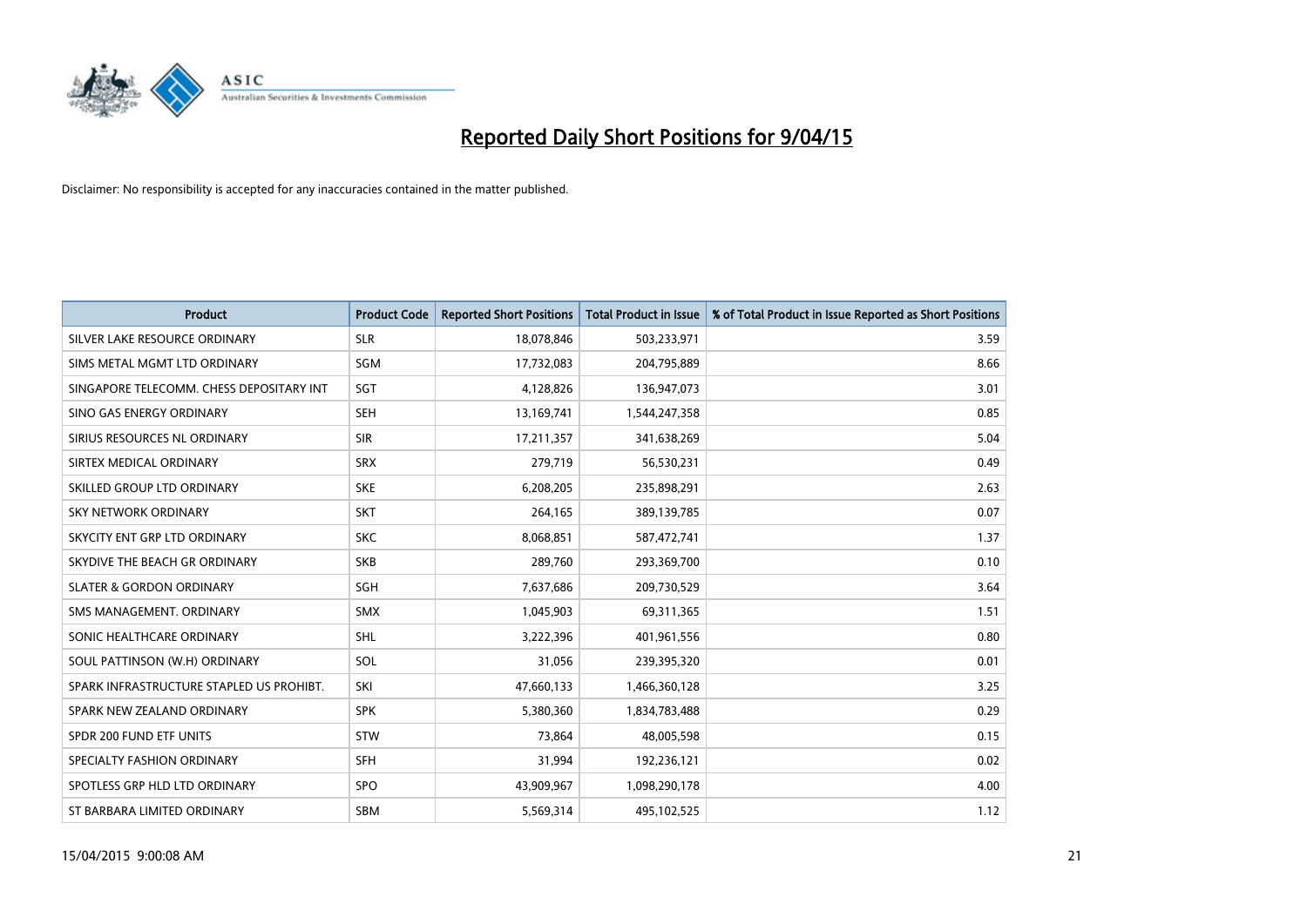

| <b>Product</b>                   | <b>Product Code</b> | <b>Reported Short Positions</b> | <b>Total Product in Issue</b> | % of Total Product in Issue Reported as Short Positions |
|----------------------------------|---------------------|---------------------------------|-------------------------------|---------------------------------------------------------|
| STARPHARMA HOLDINGS ORDINARY     | <b>SPL</b>          | 7,180,480                       | 319,138,501                   | 2.25                                                    |
| STEADFAST GROUP LTD ORDINARY     | <b>SDF</b>          | 10,168,228                      | 741,449,461                   | 1.37                                                    |
| STHN CROSS MEDIA ORDINARY        | <b>SXL</b>          | 27,696,885                      | 732,319,622                   | 3.78                                                    |
| STOCKLAND UNITS/ORD STAPLED      | SGP                 | 5,516,232                       | 2,361,717,862                 | 0.23                                                    |
| STRAITS RES LTD. ORDINARY        | SRO                 | 20,212                          | 1,217,730,293                 | 0.00                                                    |
| STRIKE ENERGY LTD ORDINARY       | <b>STX</b>          | 100,000                         | 833,330,946                   | 0.01                                                    |
| STW COMMUNICATIONS ORDINARY      | SGN                 | 15,810,586                      | 409,699,000                   | 3.86                                                    |
| SUNCORP GROUP LTD ORDINARY       | <b>SUN</b>          | 5,970,358                       | 1,286,600,980                 | 0.46                                                    |
| SUNDANCE ENERGY ORDINARY         | <b>SEA</b>          | 5,599,954                       | 549,351,227                   | 1.02                                                    |
| SUNDANCE RESOURCES ORDINARY      | <b>SDL</b>          | 64,236,899                      | 3,110,250,938                 | 2.07                                                    |
| SUNLAND GROUP LTD ORDINARY       | <b>SDG</b>          | 127,489                         | 181,710,087                   | 0.07                                                    |
| SUPER RET REP LTD ORDINARY       | <b>SUL</b>          | 16,177,099                      | 197,030,571                   | 8.21                                                    |
| SURFSTITCH GROUP LTD ORDINARY    | <b>SRF</b>          | 89,001                          | 214,104,859                   | 0.04                                                    |
| SWICK MINING ORDINARY            | <b>SWK</b>          | 65,000                          | 217,643,703                   | 0.03                                                    |
| SYD AIRPORT STAPLED US PROHIBIT. | SYD                 | 21,050,206                      | 2,216,216,041                 | 0.95                                                    |
| SYRAH RESOURCES ORDINARY         | <b>SYR</b>          | 6,066,349                       | 165,223,076                   | 3.67                                                    |
| TABCORP HOLDINGS LTD ORDINARY    | <b>TAH</b>          | 15,434,691                      | 829,399,821                   | 1.86                                                    |
| TALISMAN MINING ORDINARY         | <b>TLM</b>          | 1                               | 131,538,627                   | 0.00                                                    |
| TAP OIL LIMITED ORDINARY         | <b>TAP</b>          | 19,284                          | 243,288,334                   | 0.01                                                    |
| TASSAL GROUP LIMITED ORDINARY    | <b>TGR</b>          | 332,892                         | 146,897,115                   | 0.23                                                    |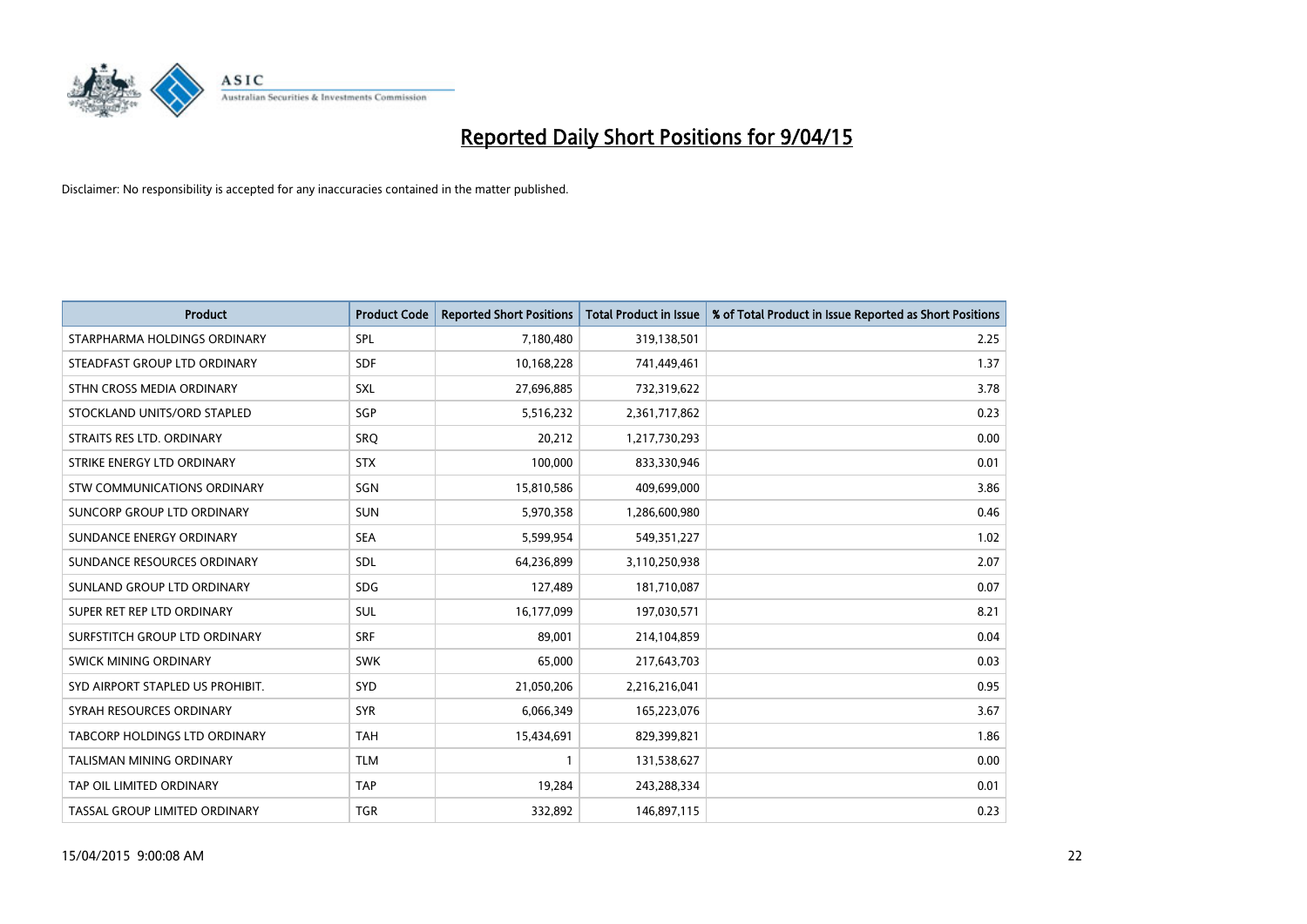

| <b>Product</b>                       | <b>Product Code</b> | <b>Reported Short Positions</b> | <b>Total Product in Issue</b> | % of Total Product in Issue Reported as Short Positions |
|--------------------------------------|---------------------|---------------------------------|-------------------------------|---------------------------------------------------------|
| <b>TATTS GROUP LTD ORDINARY</b>      | <b>TTS</b>          | 13,061,303                      | 1,446,215,698                 | 0.90                                                    |
| TECHNOLOGY ONE ORDINARY              | <b>TNE</b>          | 1,581,598                       | 309,209,455                   | 0.51                                                    |
| <b>TELSTRA CORPORATION, ORDINARY</b> | <b>TLS</b>          | 20,281,447                      | 12,225,655,836                | 0.17                                                    |
| TEN NETWORK HOLDINGS ORDINARY        | <b>TEN</b>          | 126,476,479                     | 2,630,984,596                 | 4.81                                                    |
| TERANGA GOLD CORP CDI 1:1            | <b>TGZ</b>          | 1,374                           | 65,500,354                    | 0.00                                                    |
| TFS CORPORATION LTD ORDINARY         | <b>TFC</b>          | 15,588,412                      | 326,983,445                   | 4.77                                                    |
| THE REJECT SHOP ORDINARY             | <b>TRS</b>          | 1,510,017                       | 28,844,648                    | 5.23                                                    |
| THINK CHILDCARE EDU ORDINARY         | <b>TNK</b>          | 500,000                         | 39,600,000                    | 1.26                                                    |
| THORN GROUP LIMITED ORDINARY         | <b>TGA</b>          | 26,123                          | 151,337,839                   | 0.02                                                    |
| <b>TIGER RESOURCES ORDINARY</b>      | <b>TGS</b>          | 7,310,691                       | 1,143,541,406                 | 0.64                                                    |
| TOLL HOLDINGS LTD ORDINARY           | <b>TOL</b>          | 1,195,958                       | 717,437,878                   | 0.17                                                    |
| TORO ENERGY LIMITED ORDINARY         | <b>TOE</b>          | $\mathbf{1}$                    | 1,903,769,581                 | 0.00                                                    |
| TOUCHCORP LTD ORDINARY               | <b>TCH</b>          | 125,000                         | 115,963,568                   | 0.11                                                    |
| <b>TOWER LIMITED ORDINARY</b>        | <b>TWR</b>          | 12,236                          | 178,145,130                   | 0.01                                                    |
| TOX FREE SOLUTIONS ORDINARY          | <b>TOX</b>          | 665,554                         | 133,949,884                   | 0.50                                                    |
| TPG TELECOM LIMITED ORDINARY         | <b>TPM</b>          | 15,032,597                      | 793,808,141                   | 1.89                                                    |
| <b>TRADE ME GROUP ORDINARY</b>       | <b>TME</b>          | 3,806,681                       | 396,830,595                   | 0.96                                                    |
| TRANSFIELD SERVICES ORDINARY         | <b>TSE</b>          | 8,742,207                       | 512,457,716                   | 1.71                                                    |
| TRANSPACIFIC INDUST, ORDINARY        | <b>TPI</b>          | 90,161,831                      | 1,579,914,690                 | 5.71                                                    |
| TRANSURBAN GROUP TRIPLE STAPLED SEC. | <b>TCL</b>          | 10,800,260                      | 1,914,461,916                 | 0.56                                                    |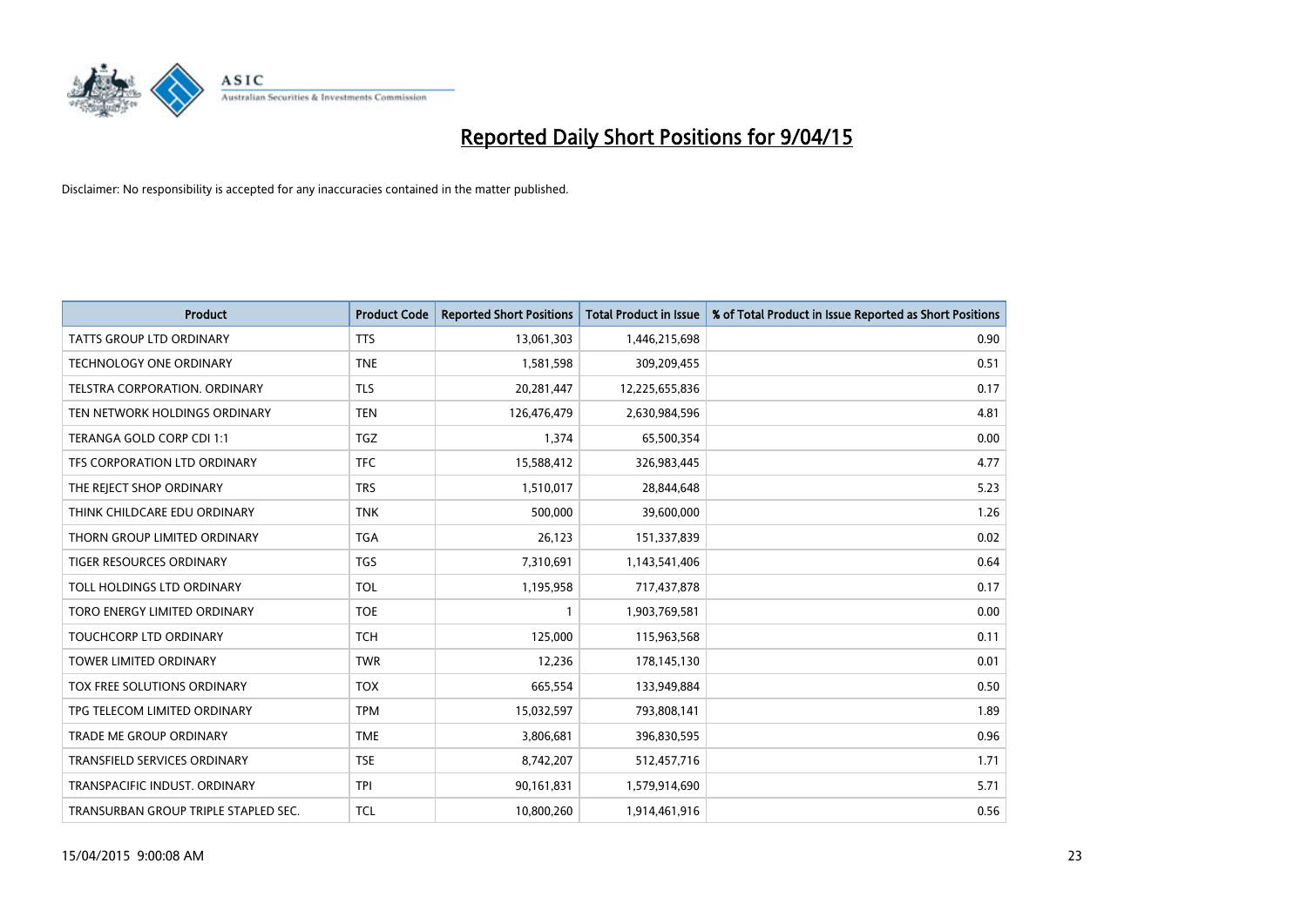

| <b>Product</b>                    | <b>Product Code</b> | <b>Reported Short Positions</b> | <b>Total Product in Issue</b> | % of Total Product in Issue Reported as Short Positions |
|-----------------------------------|---------------------|---------------------------------|-------------------------------|---------------------------------------------------------|
| <b>TREASURY GROUP ORDINARY</b>    | <b>TRG</b>          | 139,600                         | 27,604,144                    | 0.51                                                    |
| TREASURY WINE ESTATE ORDINARY     | <b>TWE</b>          | 15,351,549                      | 651,261,403                   | 2.36                                                    |
| TRITON MIN LTD ORDINARY           | <b>TON</b>          | 642,857                         | 331,296,979                   | 0.19                                                    |
| TROY RESOURCES LTD ORDINARY       | <b>TRY</b>          | 5,343,812                       | 195,265,161                   | 2.74                                                    |
| UGL LIMITED ORDINARY              | UGL                 | 17,652,508                      | 166,511,240                   | 10.60                                                   |
| UNILIFE CORPORATION CDI 6:1       | <b>UNS</b>          | 120,000                         | 263,223,282                   | 0.05                                                    |
| UXC LIMITED ORDINARY              | <b>UXC</b>          | 358,819                         | 331,770,881                   | 0.11                                                    |
| <b>VEDA GROUP LTD ORDINARY</b>    | <b>VED</b>          | 10,610,914                      | 842,455,407                   | 1.26                                                    |
| VILLA WORLD LTD, ORDINARY         | <b>VLW</b>          | 71,729                          | 110,344,277                   | 0.07                                                    |
| VILLAGE ROADSHOW LTD ORDINARY     | <b>VRL</b>          | 4,513,564                       | 159,522,488                   | 2.83                                                    |
| VIRGIN AUS HLDG LTD ORDINARY      | <b>VAH</b>          | 30,022,781                      | 3,524,912,131                 | 0.85                                                    |
| <b>VIRTUS HEALTH LTD ORDINARY</b> | <b>VRT</b>          | 4,207,708                       | 79,935,938                    | 5.26                                                    |
| VISION EYE INSTITUTE ORDINARY     | <b>VEI</b>          | 343,685                         | 179,546,437                   | 0.19                                                    |
| <b>VOCATION LTD ORDINARY</b>      | <b>VET</b>          | 3,976,938                       | 230,000,000                   | 1.73                                                    |
| <b>VOCUS COMMS LTD ORDINARY</b>   | <b>VOC</b>          | 6,397,053                       | 105,441,949                   | 6.07                                                    |
| WARRNAMBOOL CHEESE ORDINARY       | <b>WCB</b>          | 19                              | 56,098,797                    | 0.00                                                    |
| WATPAC LIMITED ORDINARY           | <b>WTP</b>          | 4,251,117                       | 189,258,397                   | 2.25                                                    |
| <b>WDS LIMITED ORDINARY</b>       | <b>WDS</b>          | 50,000                          | 144,740,614                   | 0.03                                                    |
| WEBJET LIMITED ORDINARY           | <b>WEB</b>          | 555,569                         | 80,397,959                    | 0.69                                                    |
| WESFARMERS LIMITED ORDINARY       | <b>WES</b>          | 9,724,860                       | 1,123,752,517                 | 0.87                                                    |